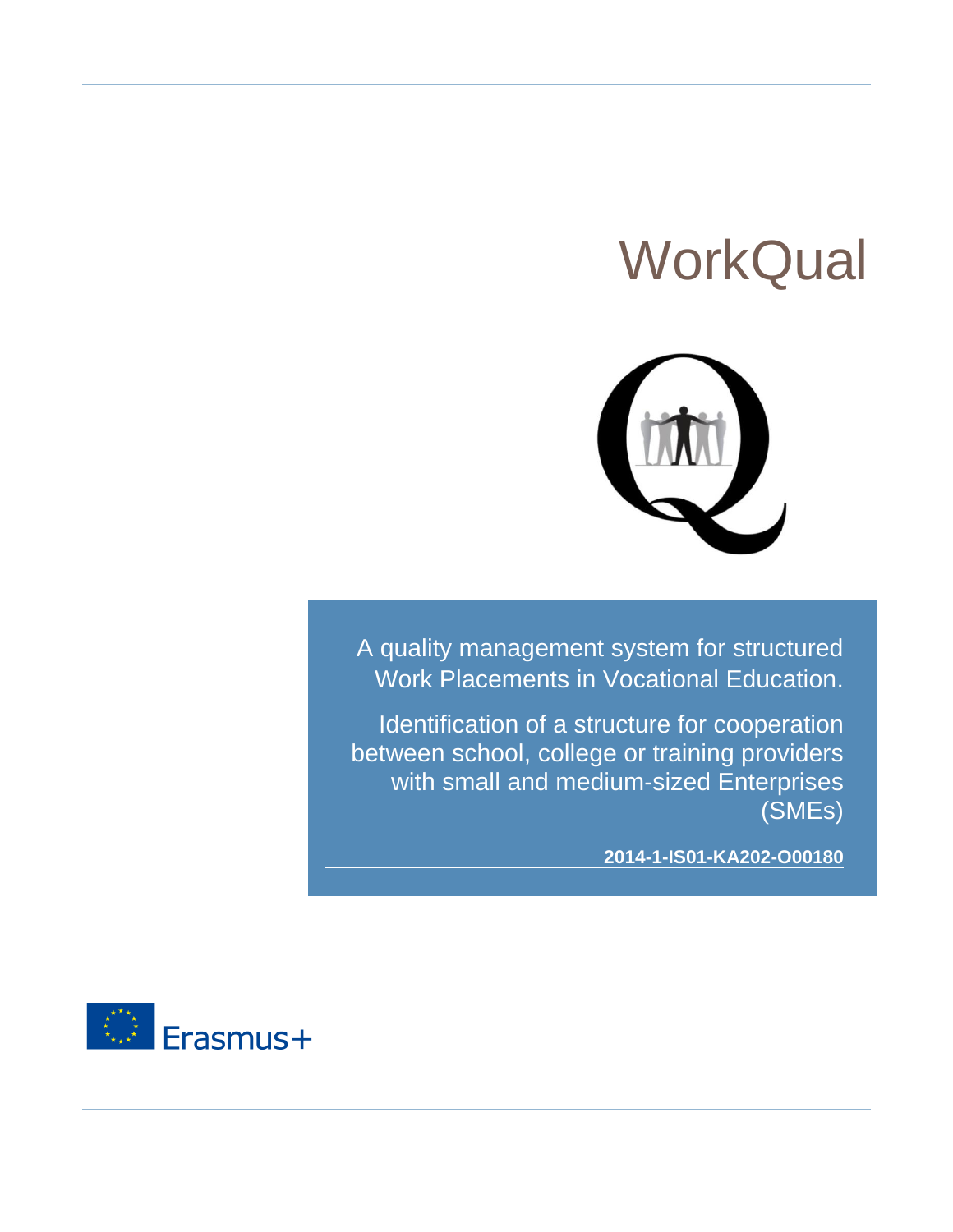# **Contents**

# **DEDICATION**

| PROCESS 2: SELECTING APPROPRIATE WORK PLACEMENTS 10     |
|---------------------------------------------------------|
| PROCESS 3: PREPARING THE LEARNER FOR WORK PLACEMENT  14 |
| PROCESS 4: PREPARING EMPLOYERS FOR WORK PLACEMENT  17   |
|                                                         |
|                                                         |
|                                                         |
|                                                         |

Page 1

 $\mathbf Q$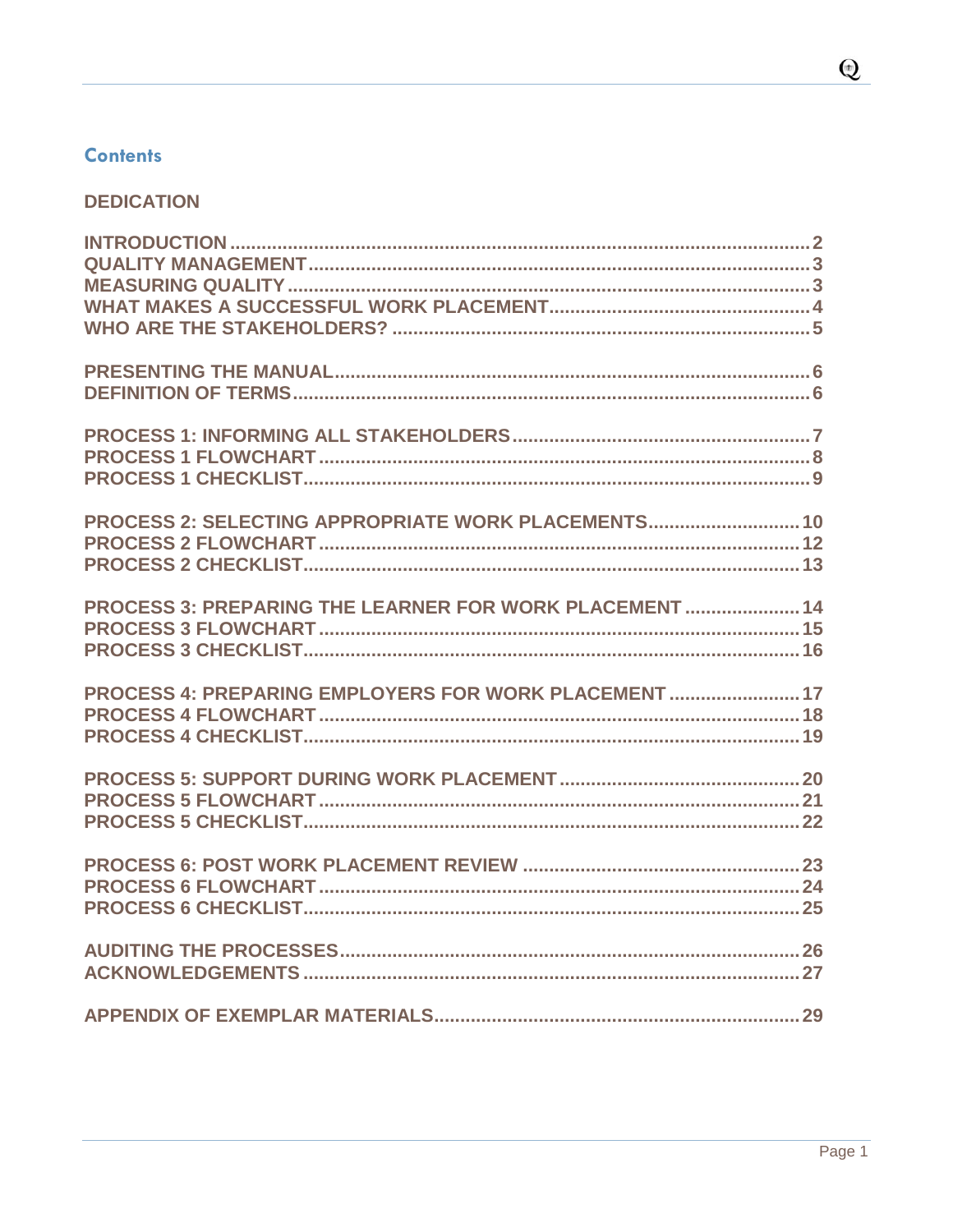<span id="page-2-0"></span>This project is dedicated to Bas Timmers of the International Federation for Sustainable Agriculture Training who sadly passed away in December 2016. Bas was the founding father of our project partnership and instrumental in securing successful bid proposals that led to the success of this project.

Bas Timmers legacy revolves around the three party agreement in work based training between employer, student and college, developing tools to promote vocational education and training. These include:

- **ProVoTrain (2005-2007) LV/05/B/F/PP 172.007; A description and a manual for a learner** producing a work based Portfolio of Evidence.
- **POËTE (2008-2010), Pilot project n° 2008-1-PT1-LEO05-00408; Portfolio Of Evidence To** Europe, concentrating on teachers, trainers and assessors and their role in the three party agreement
- **Number 12011-2013** Project n° 2011-1-IS1-LEO05-01263; focusing on the third party, the mentors and supervisors of the learner in the workplace.

This body of work is a testimony to the dedication and vision that Bas Timmers shared with us all and the spirit of collaboration and bonhomie that Bas brought to our meetings, our projects and our friendships.

#### **I N T R O D U C T I O N**

The purpose of this project is to develop a system of quality processes to use with work placements that can be incorporated into the quality management systems of vocational colleges or other training providers working with employers to embed a period of work experience or placement.

The project partnership consists of four colleges and two consultants: VMA in Akureyri, Iceland; Charlottenlund in Trondheim, Norway: Axxell in Finland, are comprehensive vocational colleges offering many types of vocational study. Jules Rieffel is an agricultural college in France working with small workplaces in agriculture. The consultants, IFSAT in the Netherlands and Broadshoulders in England, are experienced in agricultural education and have been involved in developing many different things in vocational education, particularly the role of workplaces.

The WorkQual project is designed to identify the responsibilities of different stakeholders throughout the journey to a successful work placement.

<span id="page-2-1"></span>The final major output will be a system integrated into each country's system and rooted in a general European system.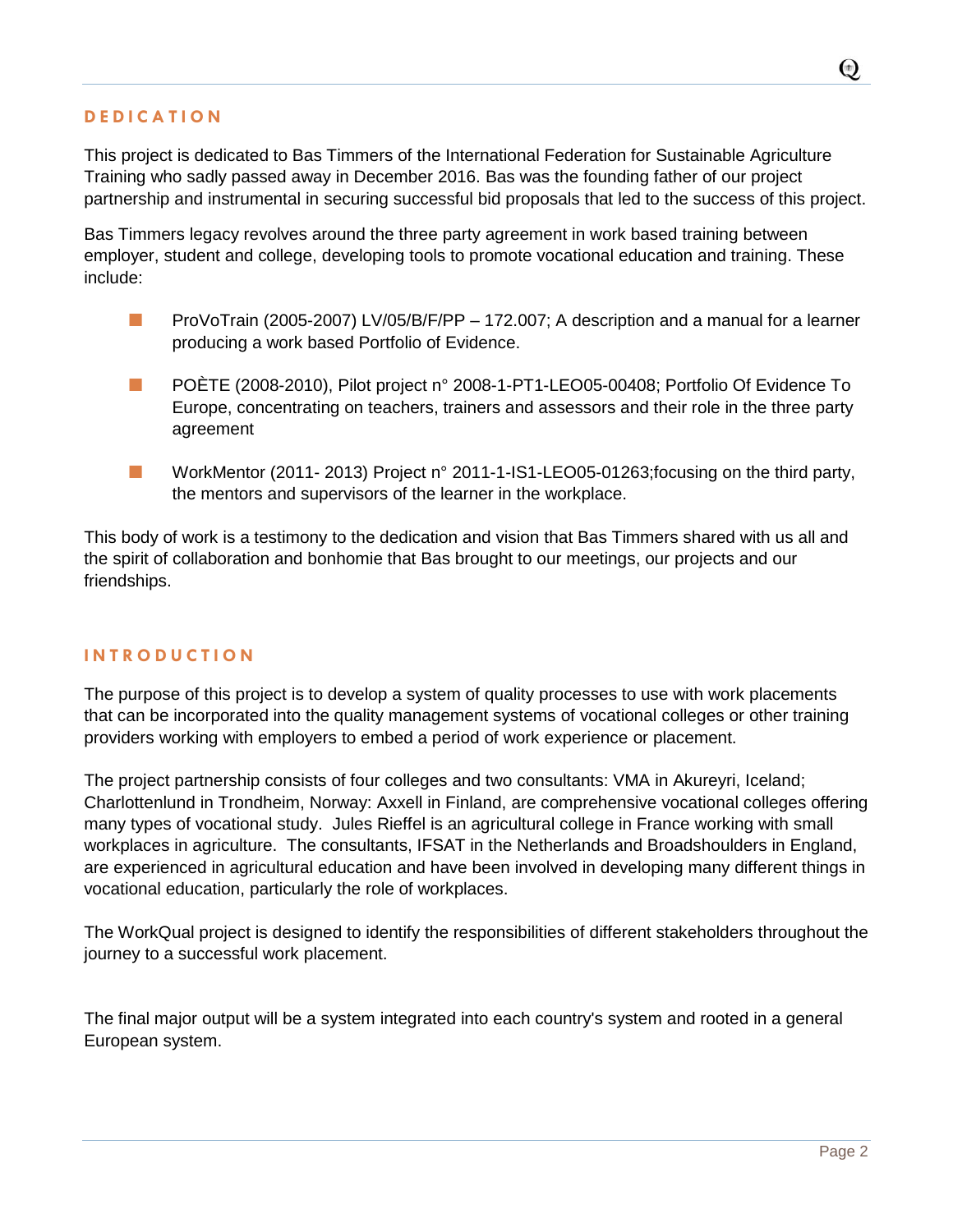## **Q U A L I T Y M A N A G E M E N T**

The purpose of the Quality Management System for work placements is to:

- **E** Ensure consistency of delivery
- Increase the satisfaction of learners/ employers and teachers
- **Example 1** Ensure better retention of learners
- **Improve success rates of learners**
- **Improve motivation and collaboration between all parties**
- Reduce problems encountered during a placement

Whilst recognizing that each country will have slight variations on their approach to setting up and monitoring work placements, this project will highlight key aspects of a quality management system such that it can be applied to different country scenarios. The guidelines enclosed should be put into each partners corporate quality processes.

#### <span id="page-3-0"></span>**M E A S U R I N G Q U A L I T Y**

In establishing a Quality Management System, it is important to clearly identify the expectations of the process but also to define the indicators of success for each process.

Key Performance Indicators will be set by each partner institution and form part of the institutions target setting and benchmarking of success. Key Performance Indicators could include targets for:

- **Success Rates**
- **Retention Rates**
- **Progression to employment**
- **Learner/ employer and teacher satisfaction rates**
- **Nork Experience completion rates**

This manual seeks to set the key processes but does not identify Key Performance Indicators as these are particular to the individual School, College or Training Provider.

This document was compiled by the project partnership and edited by Philip Broomhead and Bas Timmers.

Page 3

 $\odot$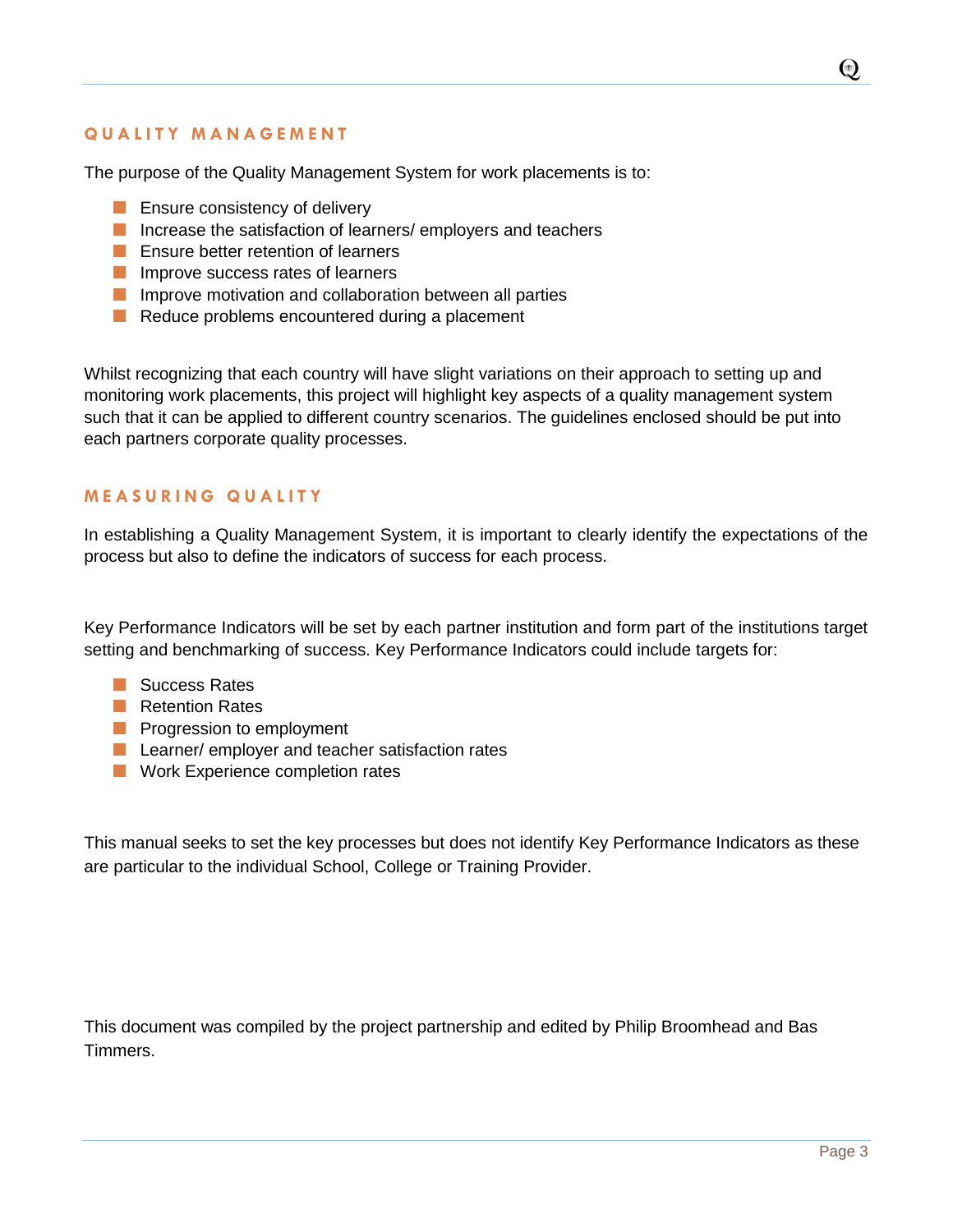#### <span id="page-4-0"></span>WHAT MAKES A SUCCESSFUL WORK PLACEMENT

In the course of the Project Meetings, the project group identified the following stages as being important to making a successful placement:

- 1. Informing all stakeholders
	- **Learner/ Employer briefings**
	- Staff Training
	- **Learner/ Employer Guides**
- 2. Selecting appropriate work placements
	- **Employer Register**
	- **Employer interviews**
	- **Employer Health & Safety checks**
- 3. Preparing the learner for Work Placement
	- **Applications to work placements**
	- **Employability skills training**
	- **Employer Interview**
- 4. Preparing the Employer for Work Placement
	- **I** Identification of expectations
	- **Awareness of Learner qualification**
	- Contractual arrangements
	- Reporting and monitoring procedures
- 5. Support during the Work Placement
	- **Nork records, logs and assignments**
	- **Mentoring at Work**
	- **Assessment**
	- Communication
	- Review and monitoring during Work Placement
- 6. Post Work Placement Review
	- **Learner Presentations**
	- **Self Evaluation**
	- **Employer Evaluation**
	- Selection of Case Studies
	- **Celebrating Success**
	- **Using Employers as Ambassadors**

 $\odot$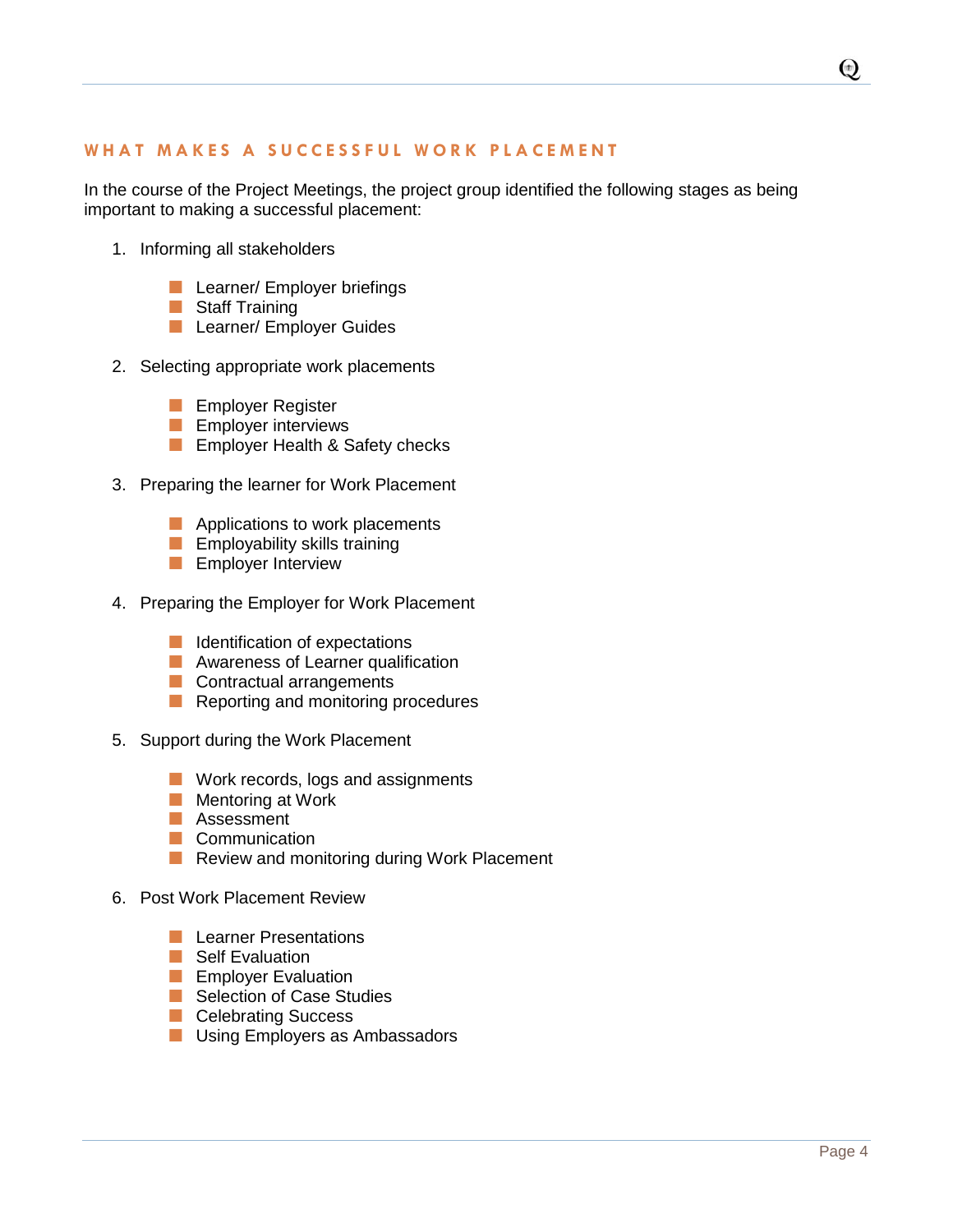## <span id="page-5-0"></span>WHO ARE THE STAKEHOLDERS?

In developing the processes for successful work placements, it is clear that different people will need to be involved. Whilst the learner is central to the relationship, the number of people from the employer and the college may vary according to the size of the employer, college or training provider.

For an Employer, the person or persons involved could include:

- **Work Placement Mentor**
- **Supervisor**
- Co-Worker
- **T** Team Leader
- Section Manager
- **No** Owner

For a College, School or Training Provider, the person or persons involved could include:

- **T** Teacher/ Trainer
- **Nork Placement Coordinator/ Mentor**
- **Head of Department**
- **Administrator**

Other stakeholders could include (the list is not exhaustive):

- **Parents/ Guardians**
- **Job Centre**
- Social Workers
- **Sponsors**
- **Accreditation Bodies**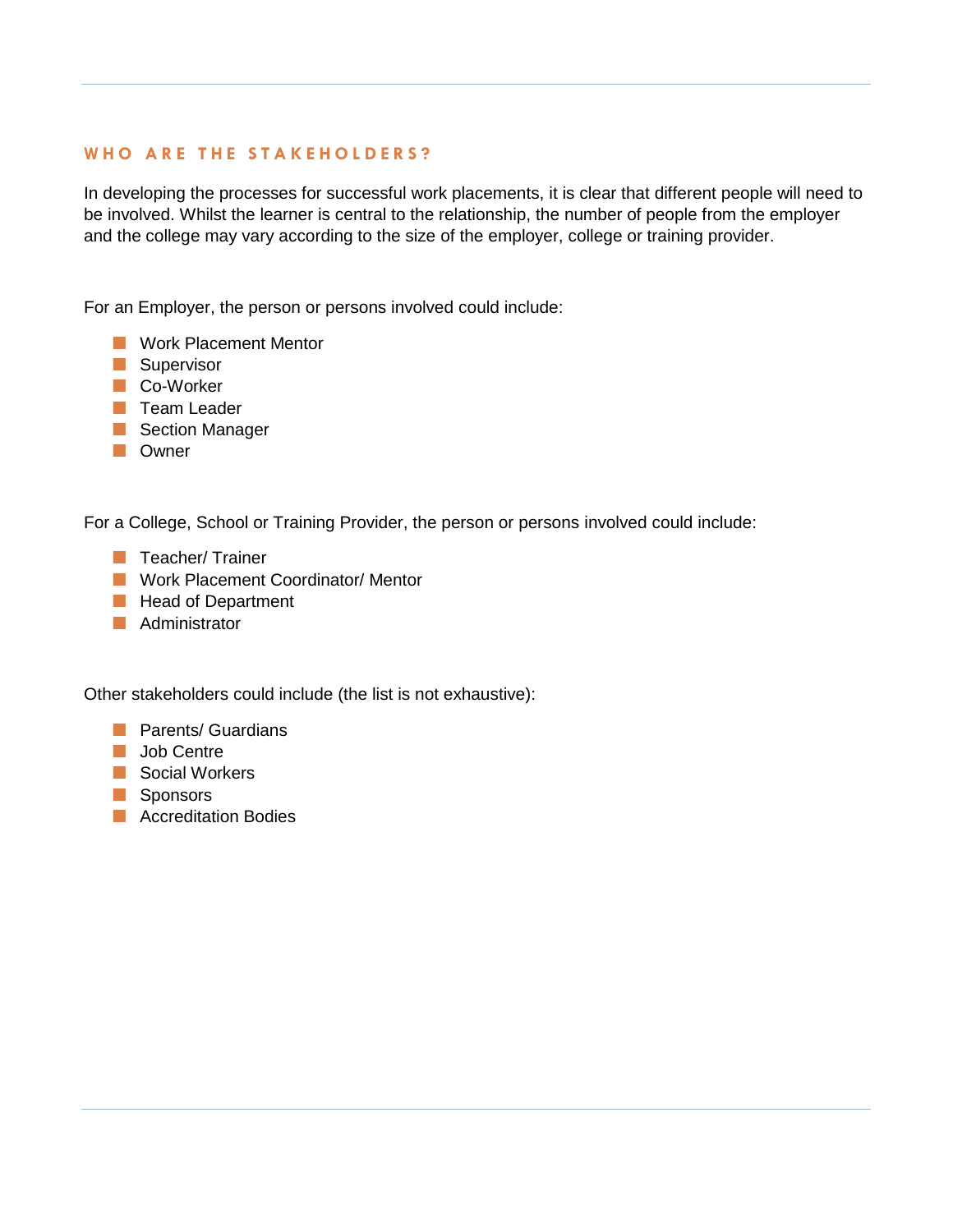#### <span id="page-6-0"></span>**P R E S E N T I N G T H E M A N U A L**

In putting together the Manual of procedures, we will include for each stage:

- 1. Written process of what needs to be done
- 2. A Flow chart to highlight activity
- 3. A checklist of activities to be used for auditing purposes

For the purposes of this manual, we have taken a view that there are 3 parties in the relationship although there may be variations on this according to the country and nature of the organizations involved:

- **Learner**
- **Employer/ Owner/ Senior Manager** 
	- o Work Mentor/ Supervisor/ Coworker
- **NO** VET Provider
	- o Placement Coordinator/ Teacher/ Trainer
	- o Administrative Centre/ Department Head

This manual does not cover the specific assignments, diaries and other aspects of the planned workplace training in a certain line of study. This should be planned and implemented in accordance to the curriculum used.

#### <span id="page-6-1"></span>**DEFINITION OF TERMS**

- Learner Is used to define a student in a college, an apprentice in employment or someone on a period of work experience as part of a training programme.
- Employer Used to define a representative of the work place which may include: the owner; a supervisor or department head who has responsibility for appointing the learner during the period of work experience. This term may be differentiated from the work place Mentor who is someone appointed to oversee the learner during the period of work experience but may not have direct responsibility for hiring and firing learners.
- VET Provider Relates to the institution or company delivering the education and training of the learner. This could be a college, school, charity or private training provider. Representatives from these institutions may include: administration; coordinators; or teachers responsible for organizing the placement and liaising with employers to ensure a successful placement.

 $\odot$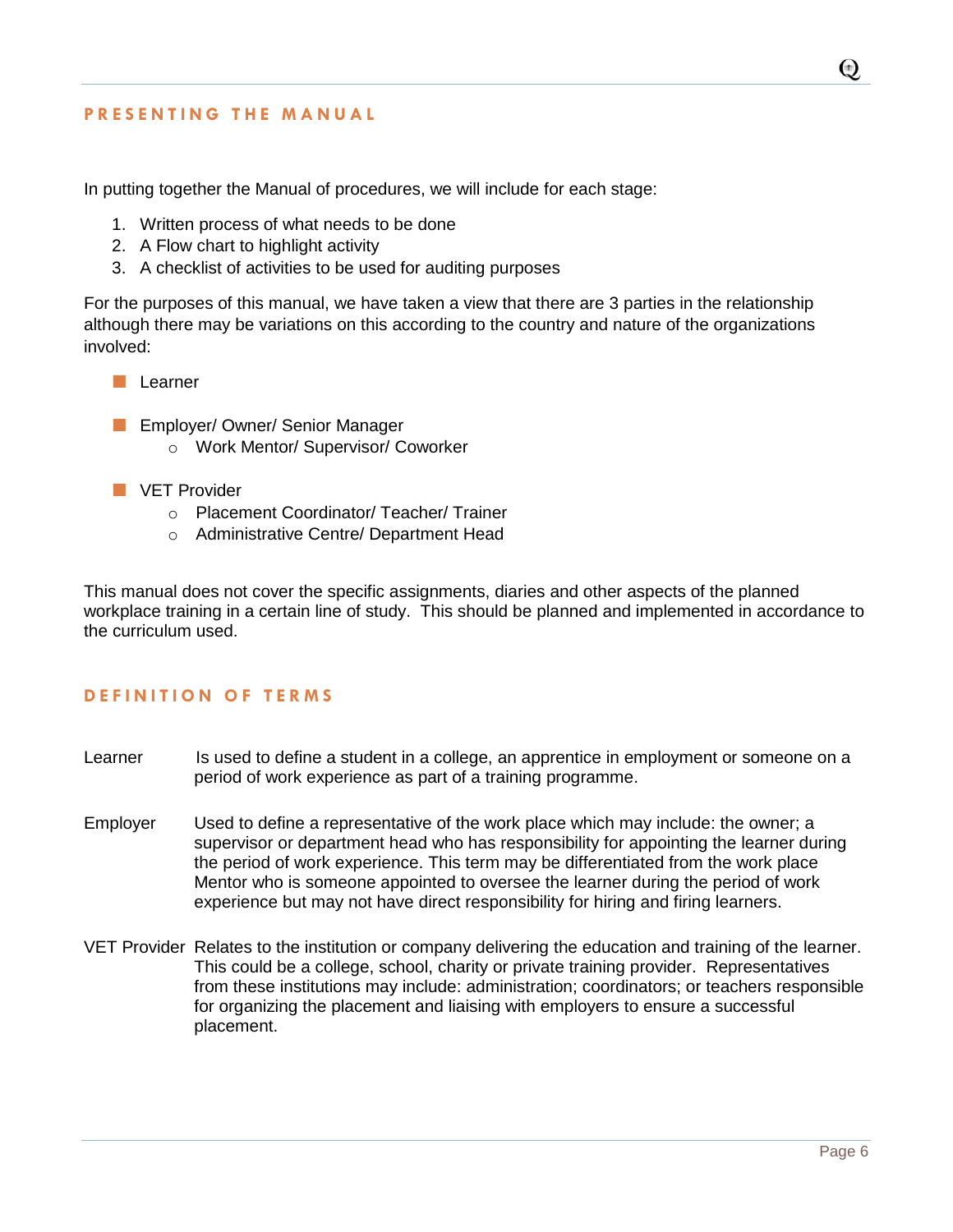## <span id="page-7-0"></span>**PROCESS 1: INFORMING ALL STAKEHOLDERS**

#### **Purpose**

To identify the process by which all stakeholders are aware of the contribution and benefits of work placement along with the implications of what is involved to ensure a work placement is effective.

Stakeholders include:

VET Provider, the staff that needs to be informed Parents/ guardians Employers/ mentors Learner Support agencies (job centre, social care)

#### **Procedure**

- 1. All marketing material should explain the benefits of work experience for employers and learners as an integral part of a vocational learning programme. All materials must clearly identify the expectations of work placements.
- 2. It should demonstrate the relationship between the provider, employer and learner as a three part agreement and relationship.
- 3. It should demonstrate the relationship between on-the-job and off-the-job learning as part of a continuous curriculum.
- 4. It should demonstrate how the assessment in the workplace can be used to form part of the overall assessment strategy for the qualification.
- 5. All information should demonstrate the career paths available to learners once they have completed their qualifications.
- 6. Open days should be organized to involve employers to promote the work based learning opportunities.

 $\odot$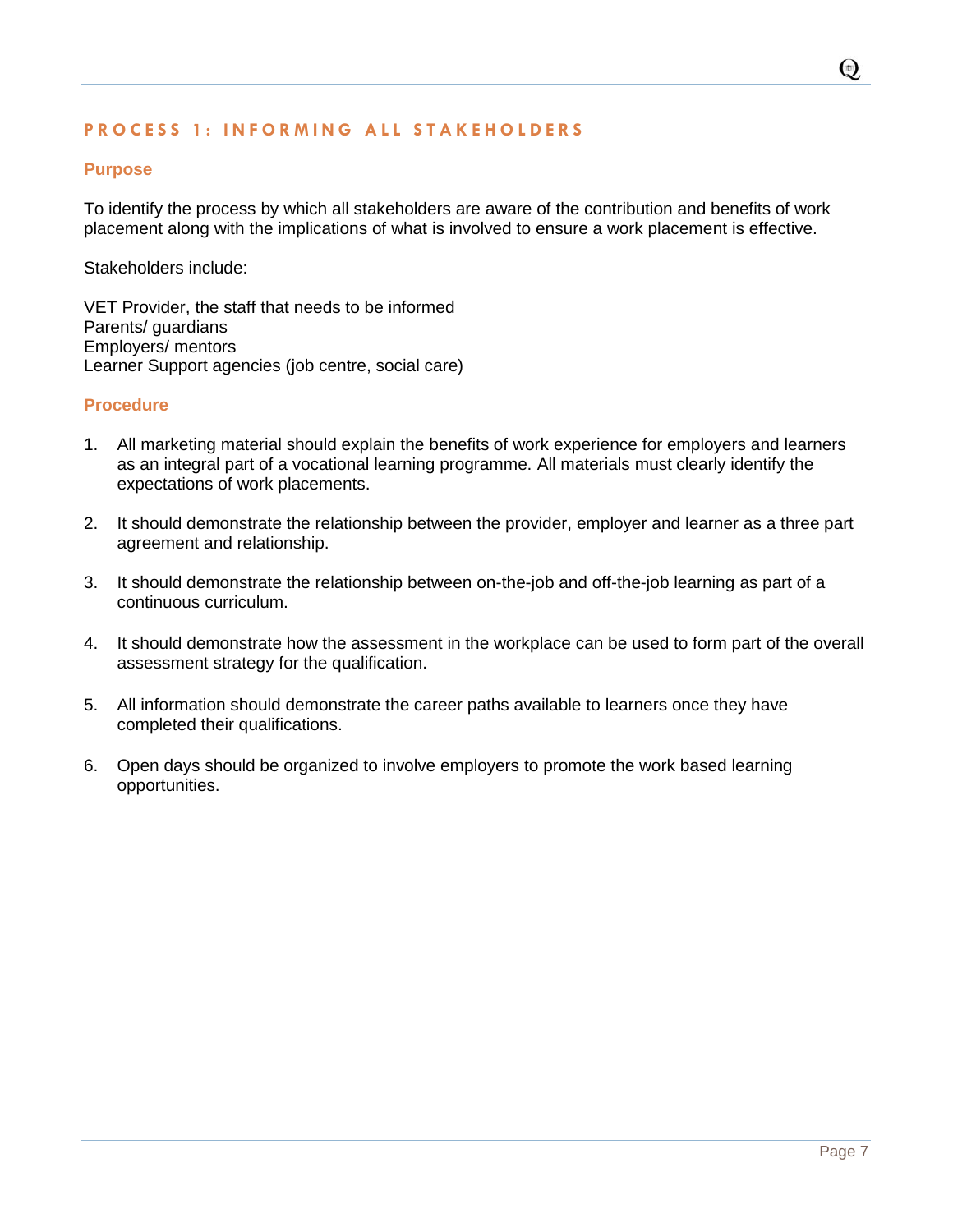# <span id="page-8-0"></span>**P R O C E S S 1 F L O W C H A R T**

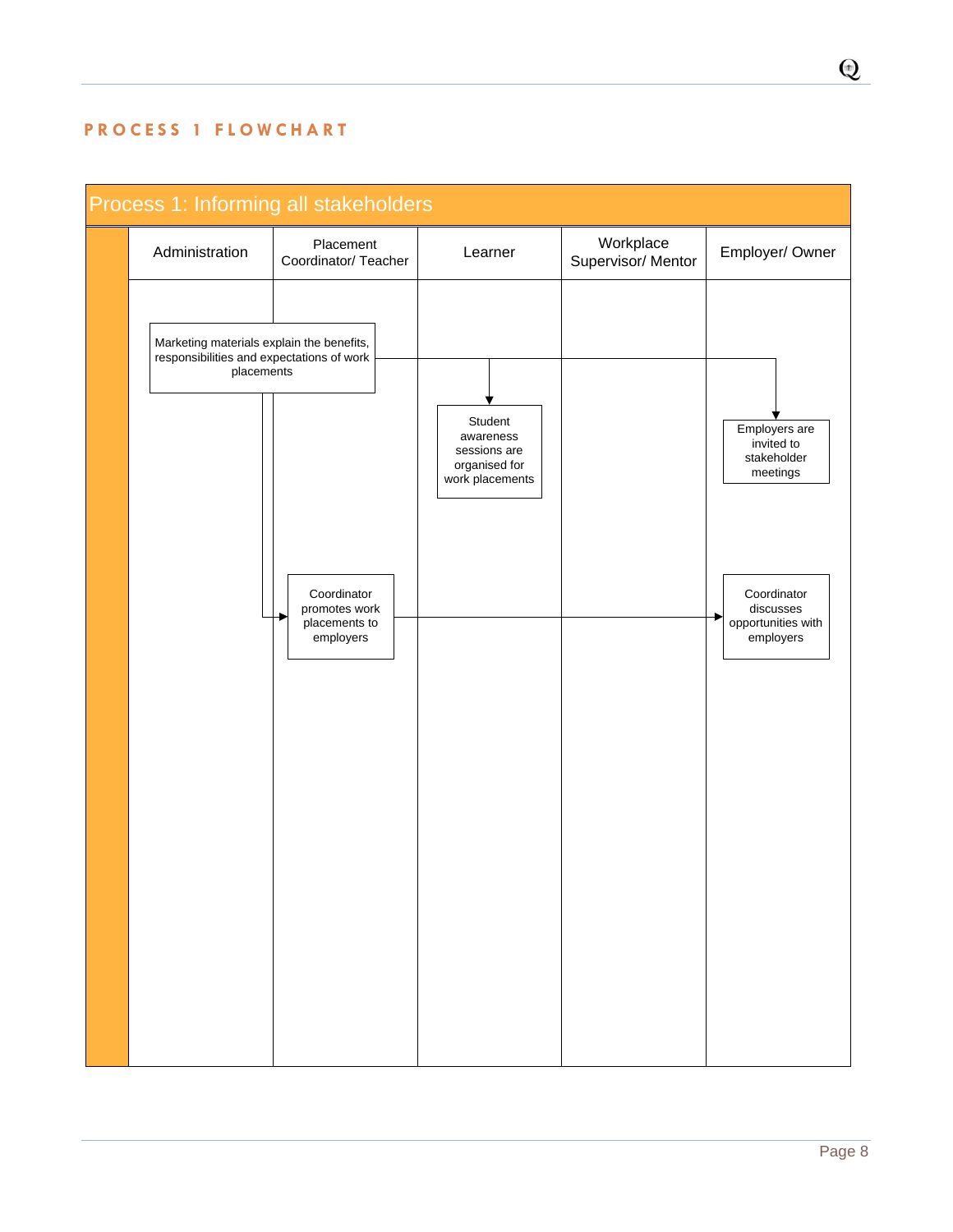# <span id="page-9-0"></span>**PROCESS 1 CHECKLIST**

# Process: Informing all stakeholders

| rooooo: mionning all olanonolaoio                                                                                 |                  |          |  |
|-------------------------------------------------------------------------------------------------------------------|------------------|----------|--|
| <b>Audit Requirements</b>                                                                                         | Completed<br>Y/N | Comments |  |
| Marketing material for learners explains the benefits,<br>responsibilities and expectations of work experience    |                  |          |  |
| Marketing material for employers identifies the benefits,<br>responsibilities and expectations of work experience |                  |          |  |
| The relationship between learner, employer and training<br>provider are clearly explained.                        |                  |          |  |
| The curriculum for work experience is linked to the off-<br>the-job curriculum                                    |                  |          |  |
| The format of assessment in the work place is clearly<br>explained                                                |                  |          |  |
| How work experience assessment contributes to the<br>overall qualification is explained.                          |                  |          |  |
| Career paths following work experience is clearly<br>identified.                                                  |                  |          |  |
| Open days are organized to promote employers and work<br>experience.                                              |                  |          |  |
| Learner Awareness sessions are organised                                                                          |                  |          |  |

# Completed by:

| Name:      | Date: |  |
|------------|-------|--|
| Signature: | Date: |  |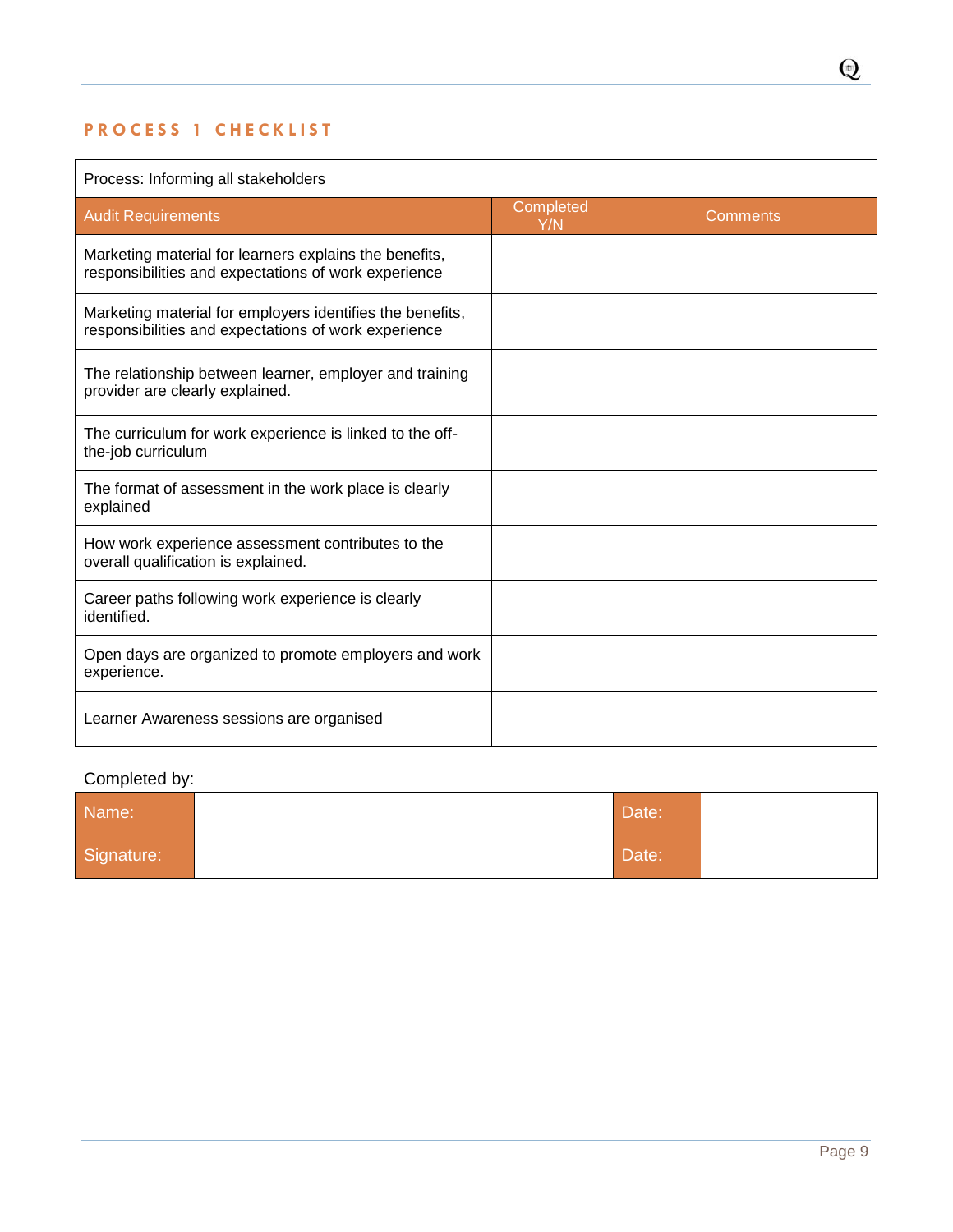#### <span id="page-10-0"></span>**P R O C E S S 2 : S E L E C T I N G A P P R O P R I A T E W O R K P L A C E M E N T S**

#### **Purpose**

To identify the process by which employers are selected and checked to ensure that they can provide a worthwhile, safe and effective work placement.

#### **Note**

Many VET Providers have had learners in work placements before maintaining a register of workplaces. It is important to update information about the workplace including: curricula; regulations and other matters on a regular basis.

When finding new work placements, the following procedure is recommended

#### **Procedure**

- 1. Work placements can be identified by different routes:
	- a. The employer approaching the school, college or provider
	- b. The College, school or provider approaching a specific employer
	- c. The learner identifying a specific employer
	- d. Recommendation from an existing employer or similar stakeholder.
- 2. When an employer has shown interest in becoming a work placement provider, a representative from the school, college or training provider will arrange an appropriate method of communication including a visit.
- 3. Following the discussion with the employer, a representative from the school, college or provider will arrange to carry out a visit to the employer. The purpose of this visit is to meet the employer directly and ensure that the work place is appropriate to the learner's needs
	- a. What it means to provide work experience
	- b. What the legal implications are
	- c. How the work placement is administered
	- d. How the work placement is monitored
	- e. How the work placement is assessed
	- f. What the expectations are of the learner
	- g. That the work place has Health and Safety procedures in place
	- h. Identify any pieces of equipment, areas or procedures which the learner is prohibited from using or accessing
	- i. Confirm the range of activities and tasks the learner will be doing
	- j. Confirm necessary insurance and legal requirements are in place
	- k. Agree an employer contract or work place agreement.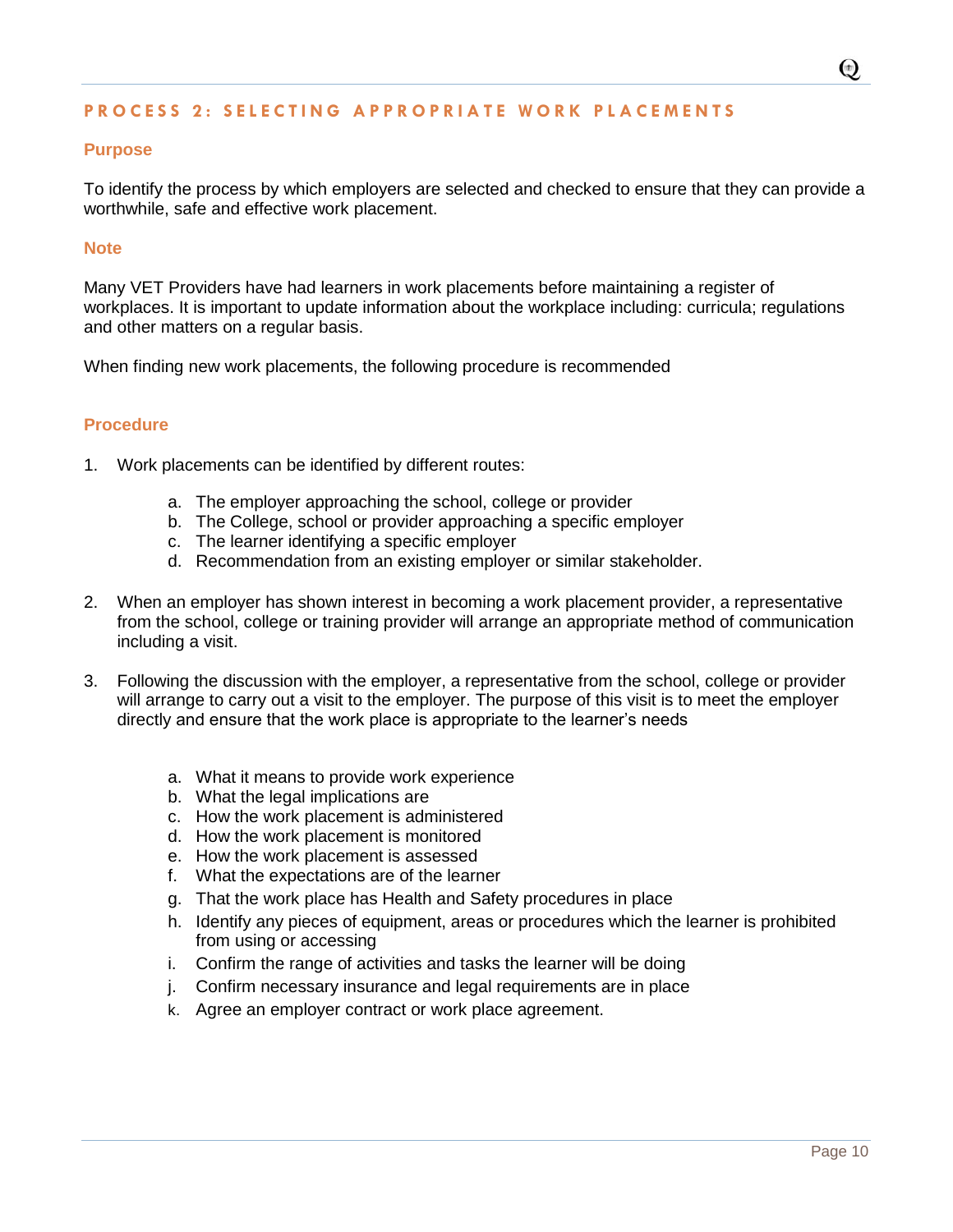- 4. Following this meeting, the Employer will be asked to complete a contract or agreement to confirm their obligations and expectations of the work placement.
- 5. A successful employer application and validation will be placed on an employer database as a register of eligible work placements.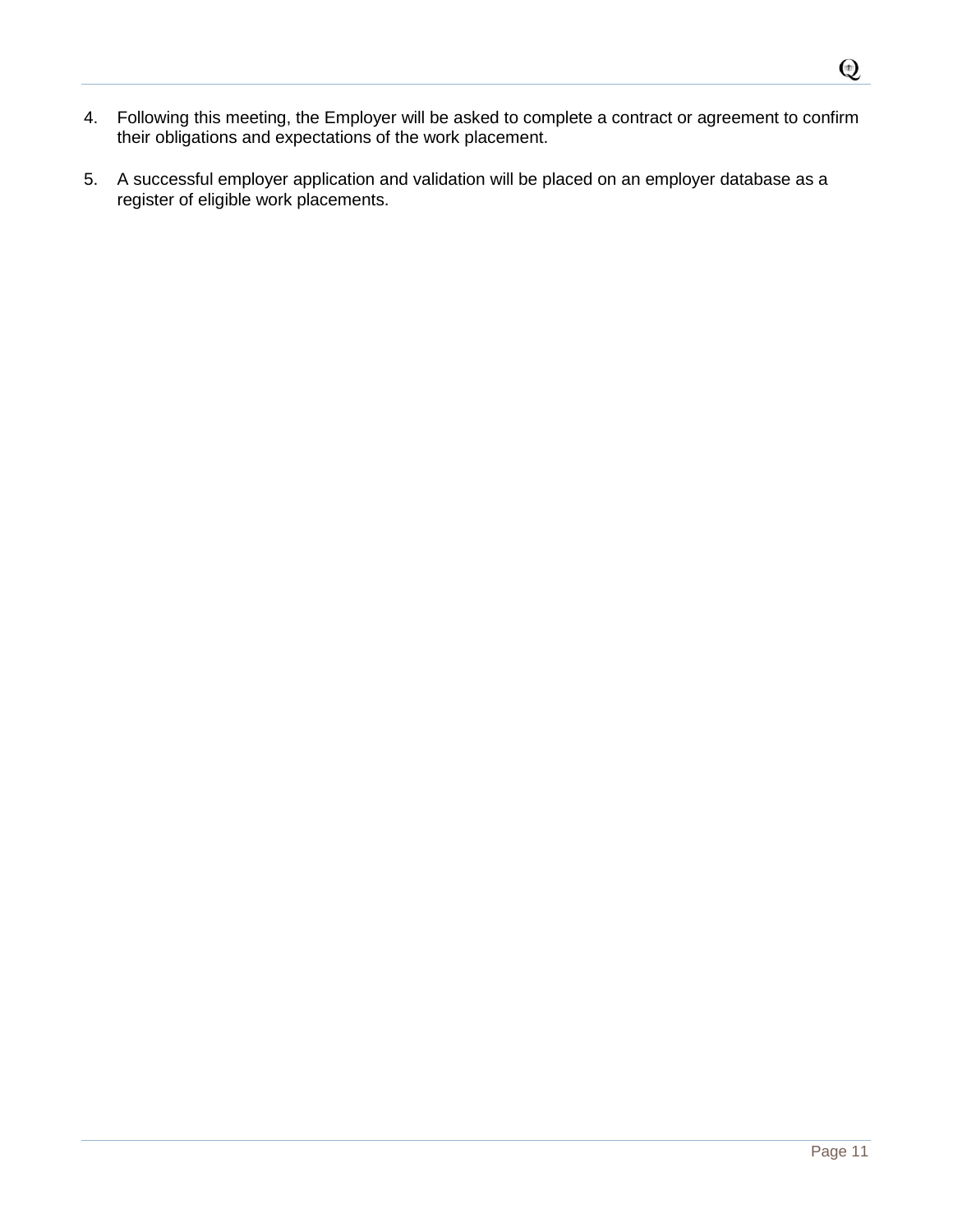

# <span id="page-12-0"></span>**P R O C E S S 2 F L O W C H A R T**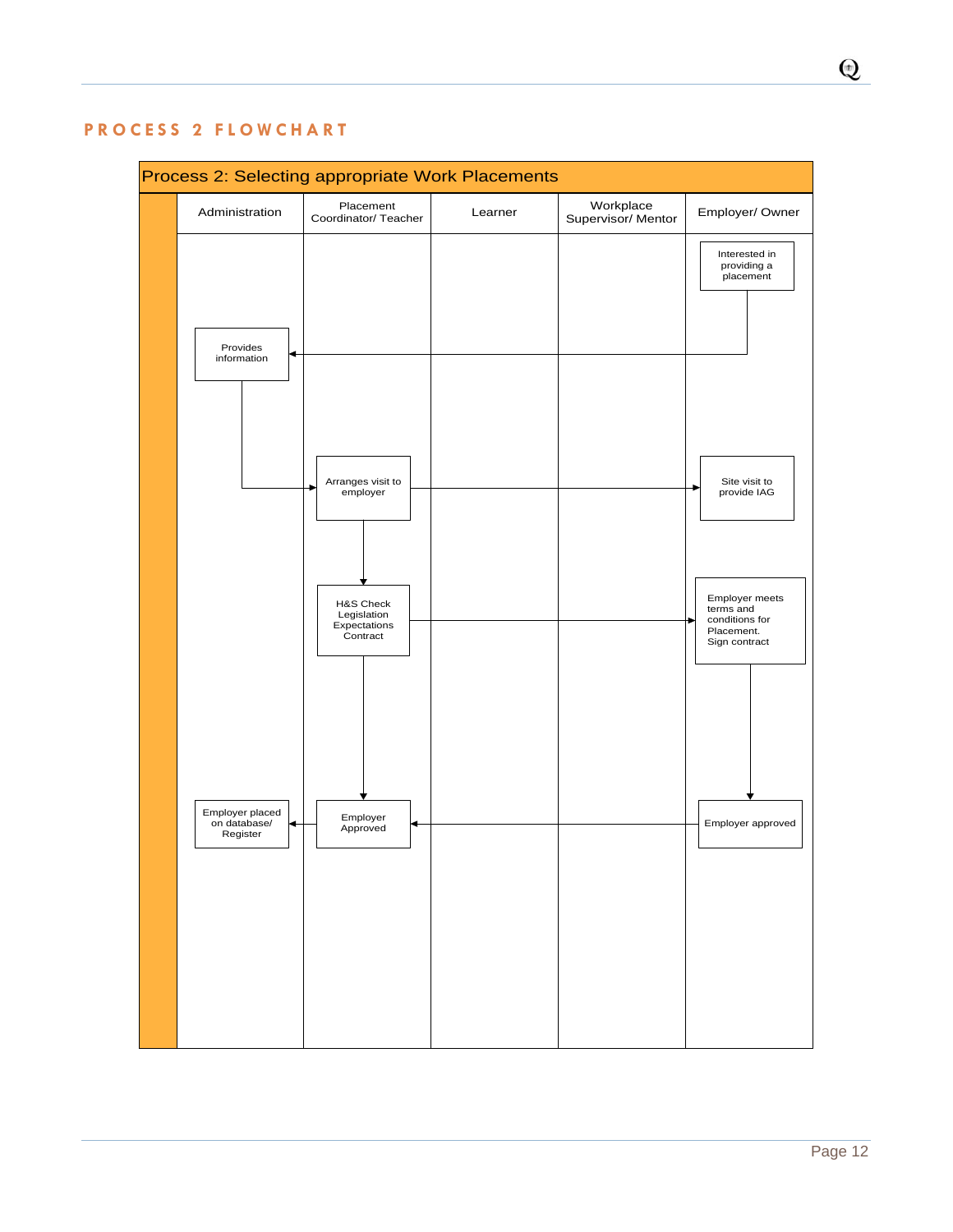# <span id="page-13-0"></span>PROCESS 2 CHECKLIST

| Process: Selecting appropriate work placements                                                                                                                                                                                                                   |                  |          |
|------------------------------------------------------------------------------------------------------------------------------------------------------------------------------------------------------------------------------------------------------------------|------------------|----------|
| <b>Audit Requirements</b>                                                                                                                                                                                                                                        | Completed<br>Y/N | Comments |
| Work placements are identified from different routes                                                                                                                                                                                                             |                  |          |
| Enquiries from employers regarding work placements are<br>responded to appropriately.                                                                                                                                                                            |                  |          |
| A Provider representative should explain:                                                                                                                                                                                                                        |                  |          |
| a. What it means to provide work experience<br>b. What the legal implications are<br>c. How the work placement is administered<br>d. How the work placement is monitored<br>e. How the work placement is assessed<br>f. What the expectations are of the learner |                  |          |
| If appropriate, a visit to the employer is organized by the<br>College, School or Provider                                                                                                                                                                       |                  |          |
| On visiting the employer, the following are checked:                                                                                                                                                                                                             |                  |          |
| g. That the work place has Health and Safety<br>procedures in place                                                                                                                                                                                              |                  |          |
| h. Identify any pieces of equipment, areas or<br>procedures which the learner is prohibited from using<br>or accessing                                                                                                                                           |                  |          |
| Confirm the range of activities and tasks the learner<br>i.<br>will be doing                                                                                                                                                                                     |                  |          |
| Confirm necessary insurance and legal requirements<br>are in place                                                                                                                                                                                               |                  |          |
| k. Agree an employer contract or work place<br>agreement.                                                                                                                                                                                                        |                  |          |
| If the employer meets the terms and conditions for a<br>placement, a Learning Agreement/ Contract is signed by<br>the Employer and the College/ School/ Training Provider.                                                                                       |                  |          |
| The Employer is placed on a Register of Employers and<br>notified.                                                                                                                                                                                               |                  |          |

# Completed by:

| Name:      | Date: |  |
|------------|-------|--|
| Signature: | Date: |  |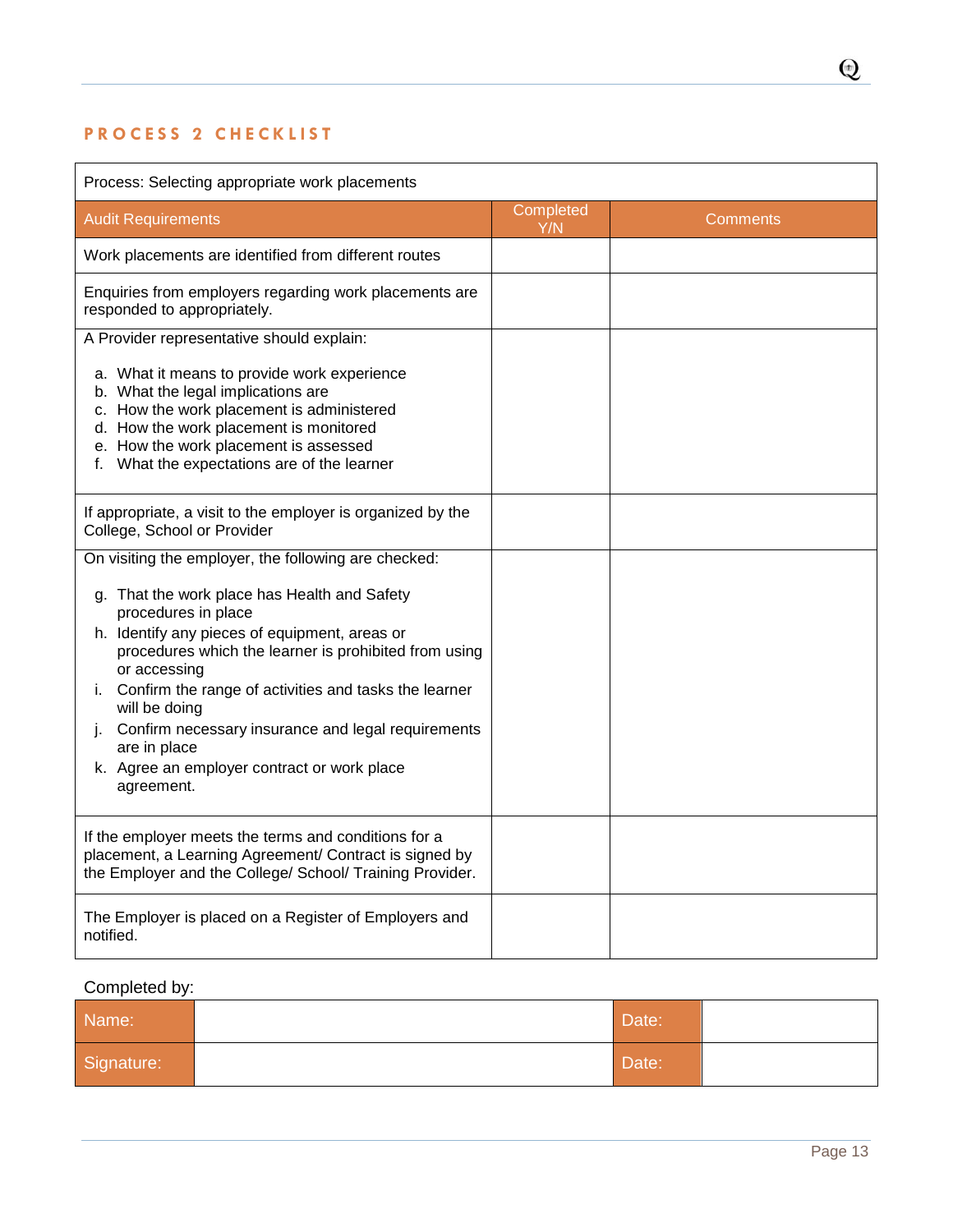## <span id="page-14-0"></span>**PROCESS 3: PREPARING THE LEARNER FOR WORK PLACEMENT**

#### **Purpose**

To identify the process by which learners are prepared for a work placement so that they are fully aware of their expectations and how to conduct themselves to achieve a successful placement.

#### **Procedure**

- 1. Within the curriculum, the teacher should include sessions on employability skills including:
	- a. Compilation of a Curriculum Vitae
	- b. Interview techniques
	- c. Rights and Responsibilities at work
	- d. Behaviour at work
	- e. Health & Safety at Work
	- f. Cultural differences if travelling abroad (where appropriate)
	- g. Searching for placements
	- h. Agreeing the curriculum goals
- 2. Prior to a learner taking up a work placement, they should complete a skills audit to ensure that their skills profile is matched with the prospective employer.
- 3. A profile of the learner's ideal placement is compiled based upon: learners preferred choice; skills audit; level of experience; learner's work ethic/ values; geographical situation; appropriate employer placement from the Employer Register; any special needs of the learner or employer
- 4. The learner's skills profile is matched against employers on the Employer database. This is maintained by the by the Placement Coordinator/ Teacher
- 5. The teacher explains the learning goals for the work placement including a portfolio of: assignments to be completed; completion of a work diary; and/ or assessments to be undertaken in the workplace.
- 6. The Placement Coordinator/ teacher liaises with the Learner/ Employer to confirm the Start/ End dates of the placement, duties and responsibilities; hours of work and induction process.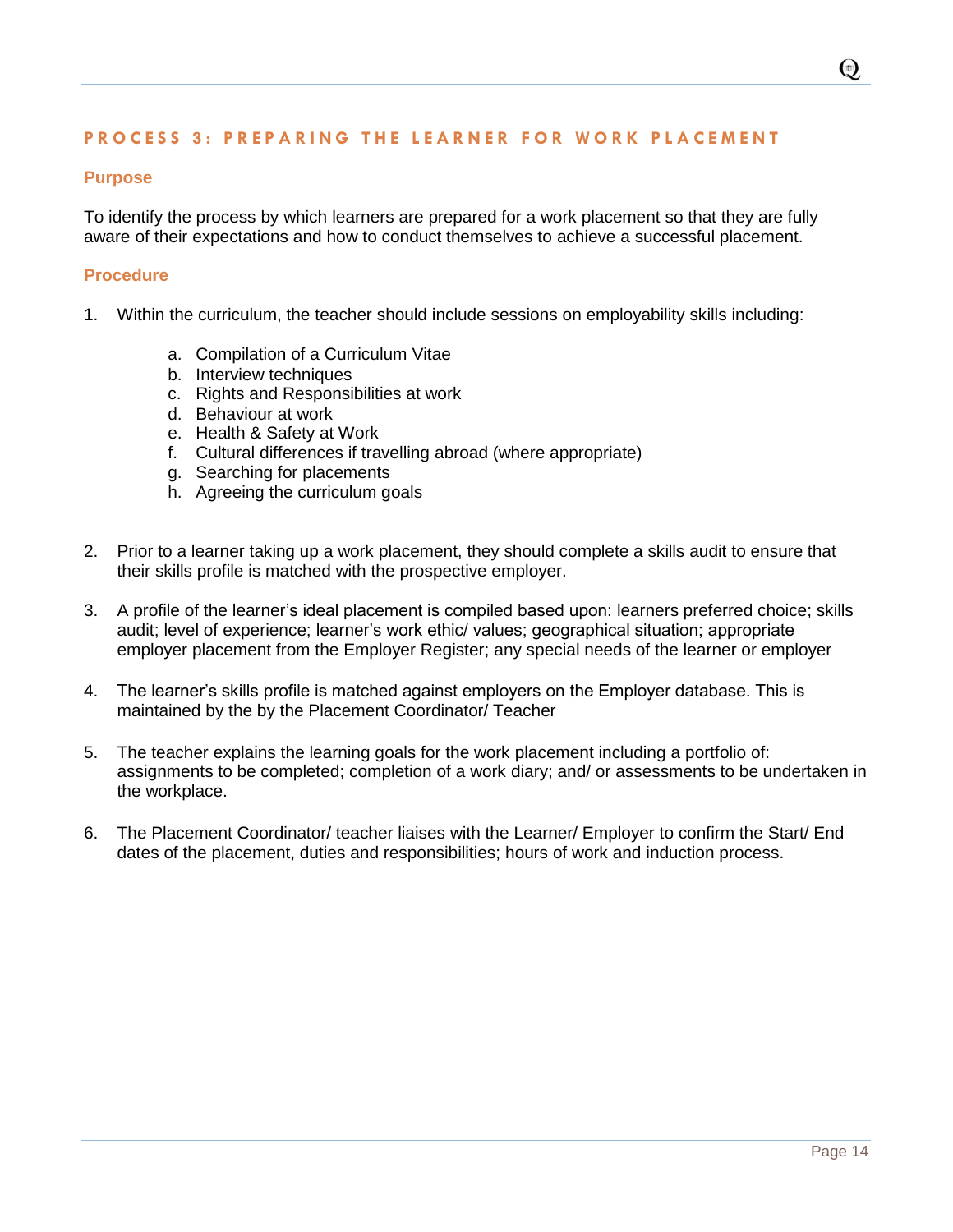$\odot$ 

## <span id="page-15-0"></span>**P R O C E S S 3 F L O W C H A R T**

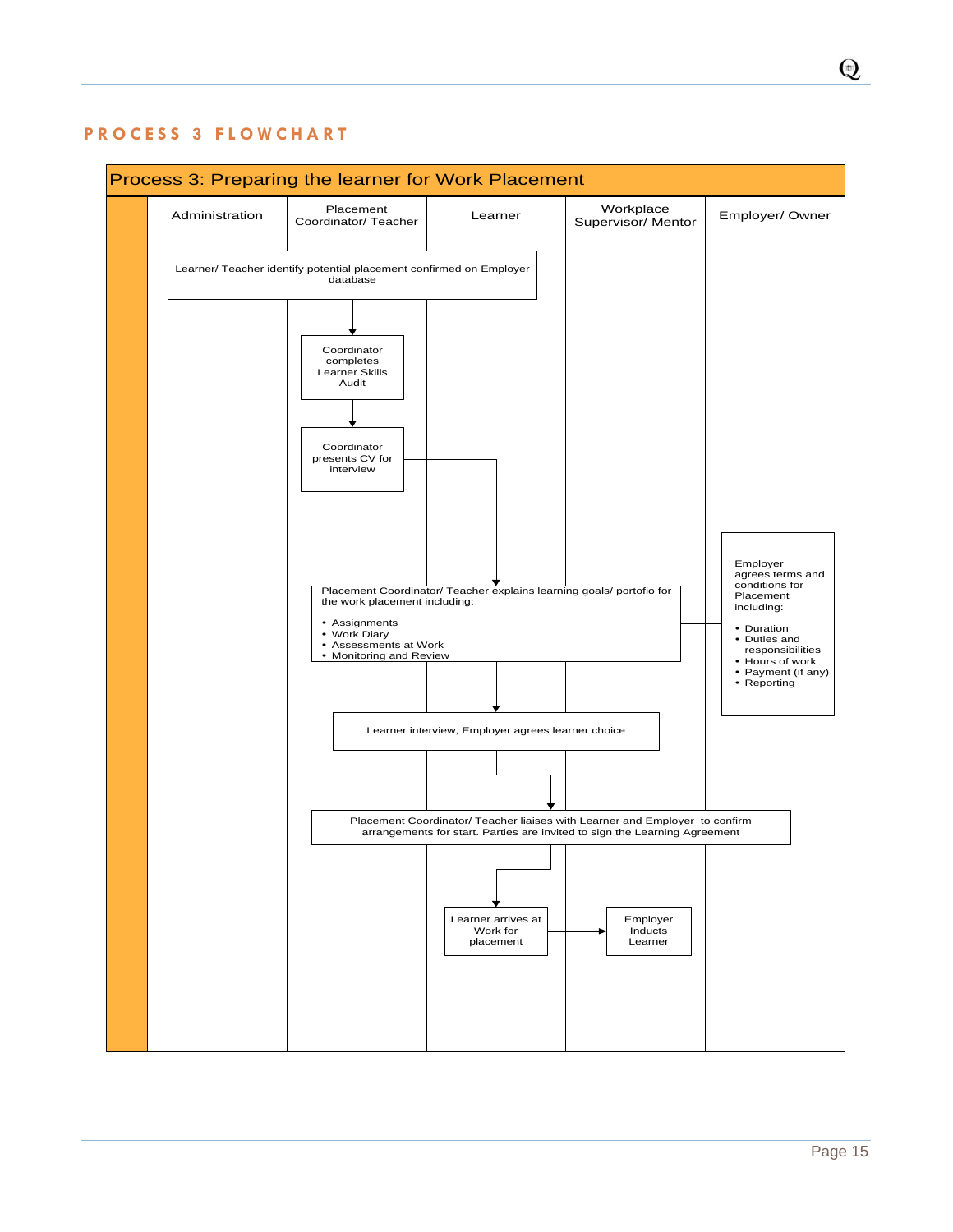# <span id="page-16-0"></span>**P R O C E S S 3 C H E C K L I S T**

| Process: Preparing the learner for work placement                                                                                                                                                                                                                                                                                 |                  |                 |
|-----------------------------------------------------------------------------------------------------------------------------------------------------------------------------------------------------------------------------------------------------------------------------------------------------------------------------------|------------------|-----------------|
| <b>Audit Requirements</b>                                                                                                                                                                                                                                                                                                         | Completed<br>Y/N | <b>Comments</b> |
| Learner receives training on:                                                                                                                                                                                                                                                                                                     |                  |                 |
| Compilation of a Curriculum Vitae<br>a.<br>Interview techniques<br>b.<br>Rights and Responsibilities at work<br>c.<br>Behaviour at work<br>d.<br>Health & Safety at Work<br>е.<br>Cultural differences if travelling abroad (where<br>f.<br>appropriate)<br>Searching for placements<br>g.<br>h.<br>Agreeing the curriculum goals |                  |                 |
| A skills audit is carried out on the learner to identify<br>strengths and weaknesses                                                                                                                                                                                                                                              |                  |                 |
| Learner's ideal placement is compiled based upon:<br>learners preferred choice; skills audit; level of experience;<br>learner's work ethic/ values; geographical situation;<br>appropriate employer placement from the Employer<br>Register; any special needs of the learner or employer                                         |                  |                 |
| Learner CV and details are sent to appropriate Employers<br>for selection                                                                                                                                                                                                                                                         |                  |                 |
| Employer agrees the learner choice                                                                                                                                                                                                                                                                                                |                  |                 |
| Teacher explains learning goals for the placement                                                                                                                                                                                                                                                                                 |                  |                 |
| College/ School/ Work Provider confirms the start<br>arrangements including:                                                                                                                                                                                                                                                      |                  |                 |
| Start/ End Date<br><b>Duties and Responsibilities</b><br>Hours of work<br>Induction process                                                                                                                                                                                                                                       |                  |                 |

# Completed by:

| Name:      | Date: |  |
|------------|-------|--|
| Signature: | Date: |  |

 $\mathbb{Q}$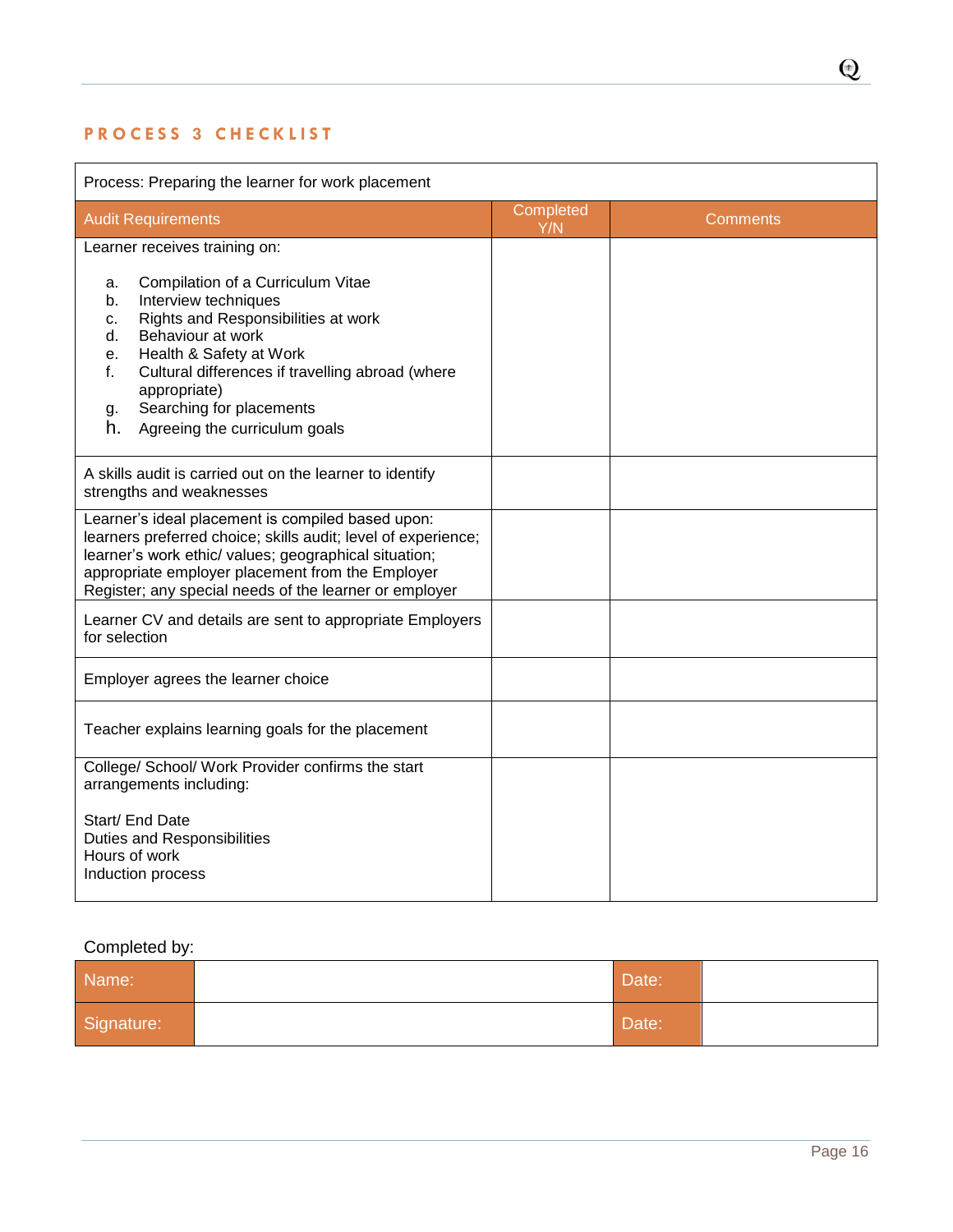#### <span id="page-17-0"></span>**P R O C E S S 4 : P R E P A R I N G E M P L O Y E R S F O R W O R K P L A C E M E N T**

#### **Purpose**

To identify the process by which all stakeholders are aware of the contribution and benefits of work placement along with the implications of what is involved to ensure a work placement is effective.

#### **Procedure**

- 1. All eligible employers' details are kept on the employer database.
- 2. The school, college or training provider will maintain regular contact with prospective employers through updates and/or newsletters.
- 3. Once a learner has identified their options for work placement and a skills profile has been compiled, the Placement Coordinator will identify potential matches.
- 4. The Placement Coordinator/ Teacher will liaise with the employer to send details of the potential learner including the presentation of learner's strengths and possibly CV. This may also be carried out by the learner direct to the employer
- 5. The Employer agrees the terms and conditions for the placement, including: Duration; duties and responsibilities; hours of work; payment (if any); reporting arrangements.
- 6. The Placement Coordinator/ Teacher arranges for the learner to meet the employer and present themselves for interview. Whilst this is preferable being face to face, it is also possible to conduct the interview over the phone or via skype where circumstances make it difficult (such as distance).
- 7. Following the interview, the Placement Coordinator/ Teacher gathers feedback from the Employer who decides whether to take on the learner.
- 8. If the Employer is happy to take on the learner, start dates are agreed and both parties informed.
- 9. A member of the Employer's staff responsible for the learner may be required to attend Mentor training to ensure the learner is supported by a trained person in the workplace.
- 10. The Placement Coordinator/ Teacher confirm the induction programme for the learner with the employer.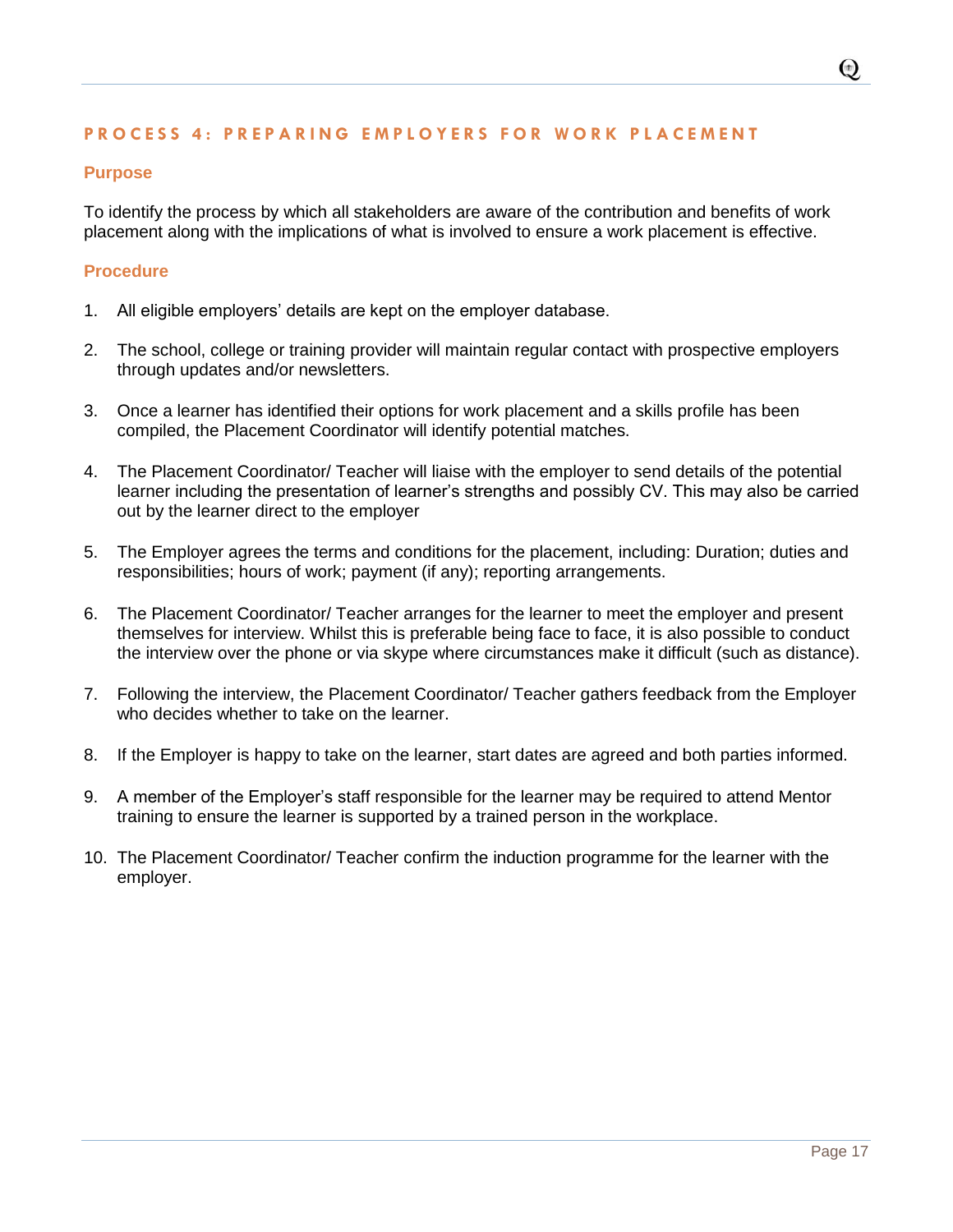

# <span id="page-18-0"></span>**P R O C E S S 4 F L O W C H A R T**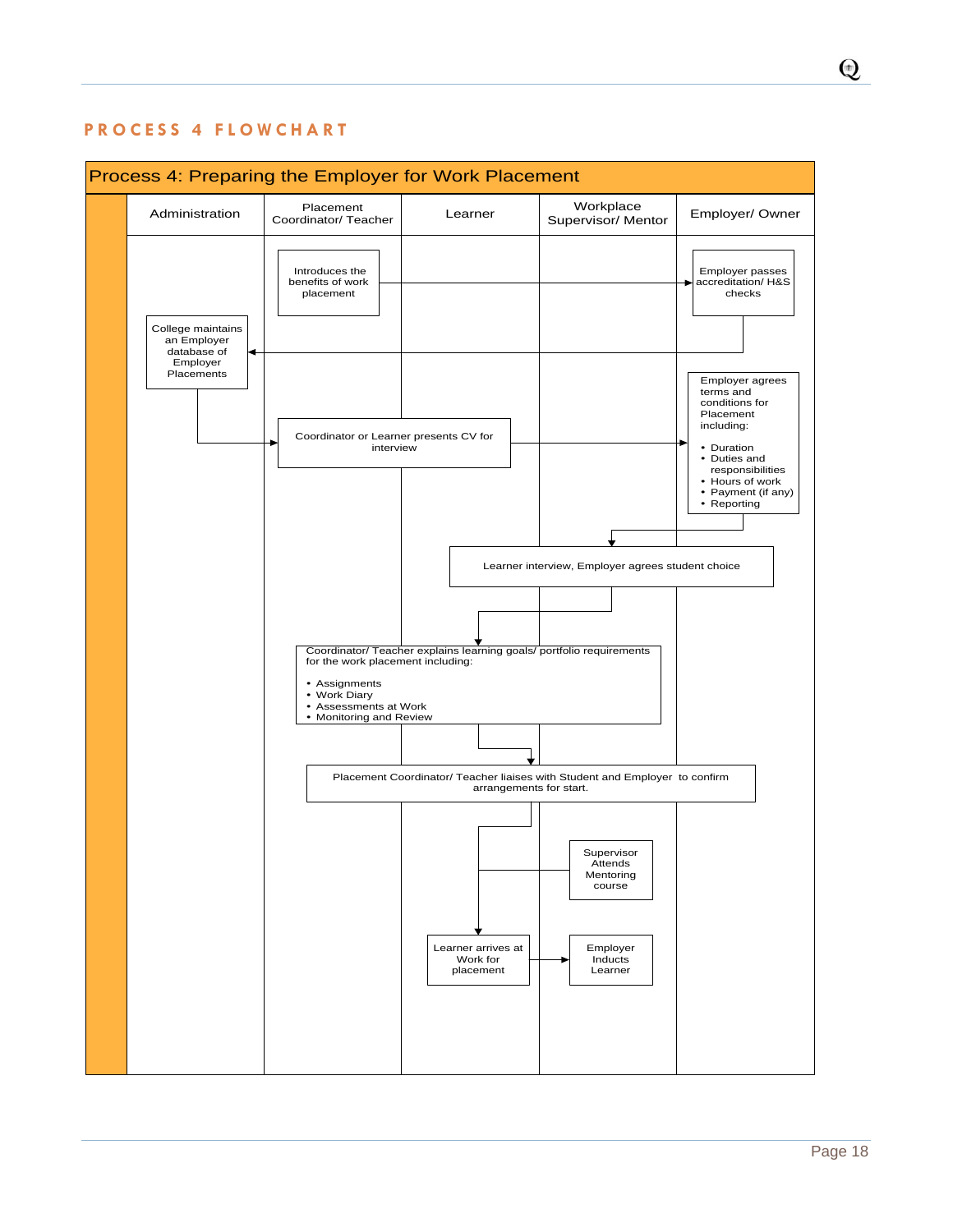# <span id="page-19-0"></span>PROCESS 4 CHECKLIST

| Process: Preparing employers for work placement                                            |                  |                 |  |  |
|--------------------------------------------------------------------------------------------|------------------|-----------------|--|--|
| <b>Audit Requirements</b>                                                                  | Completed<br>Y/N | <b>Comments</b> |  |  |
| Employer details are up to date on the Employer<br>database                                |                  |                 |  |  |
| Placement Coordinator/ Teacher liaises with the<br>Employer over potential placements      |                  |                 |  |  |
| Learning goals for the work placement have been<br>explained to the employer               |                  |                 |  |  |
| Employer has interviewed the learner                                                       |                  |                 |  |  |
| Feedback from interview is given to the learner                                            |                  |                 |  |  |
| A placement is agreed between Learner and Employer,<br>terms and conditions are explained. |                  |                 |  |  |
| Work place supervisor has attended a mentoring course                                      |                  |                 |  |  |
| Induction programme is agreed with the learner and<br>employer                             |                  |                 |  |  |

# Completed by:

| Name:      | Date: |  |
|------------|-------|--|
| Signature: | Date: |  |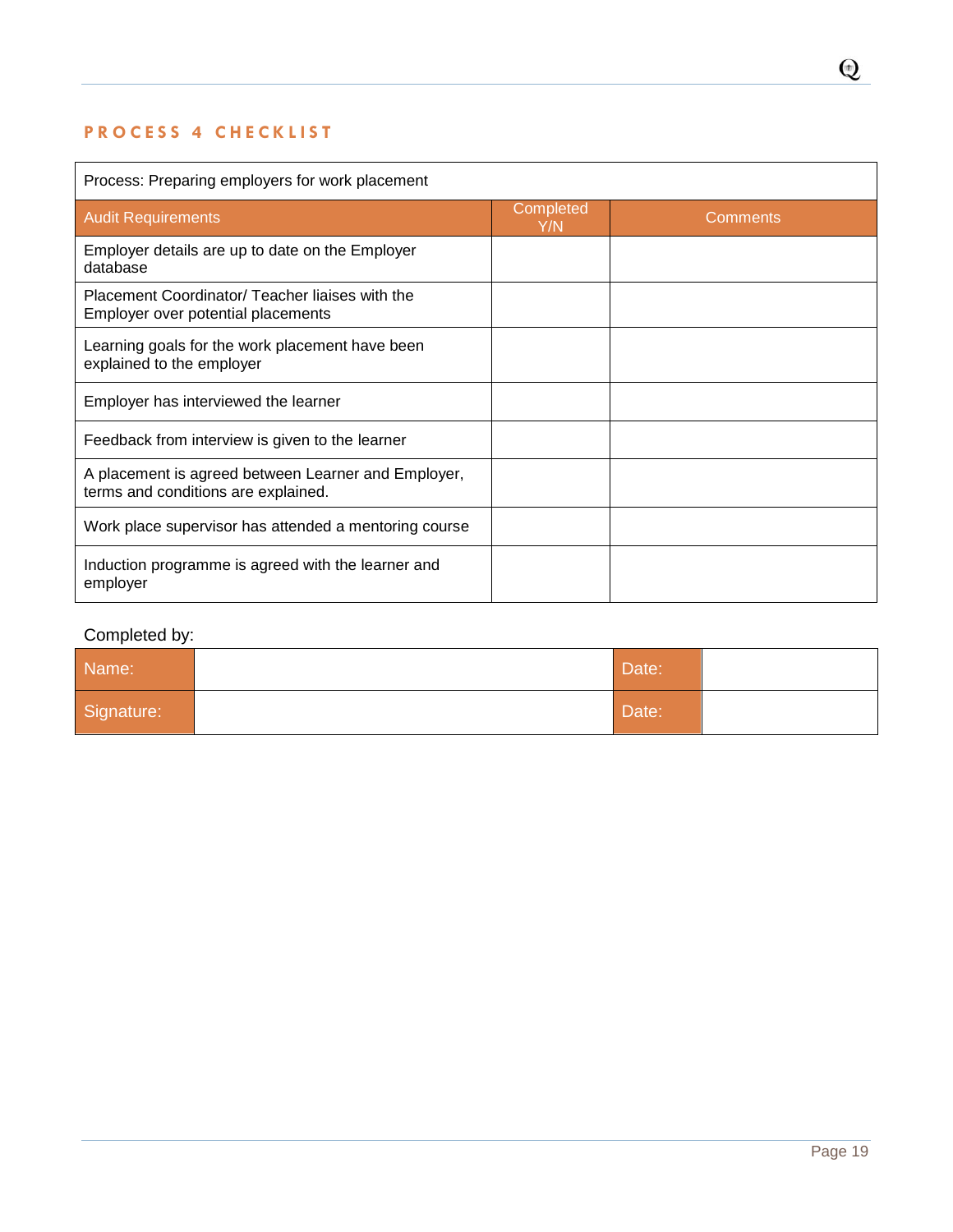#### <span id="page-20-0"></span>**PROCESS 5: SUPPORT DURING WORK PLACEMENT**

#### **Purpose**

To identify the different stages in the work placement and how effective monitoring and support is given to ensure a successful placement.

This process is broken down into three phases: Start of the Placement; On-going; and the end of the placement.

#### **Procedure**

- 1. The learner should turn up on his/ her first day prepared for work and undergo a workplace Induction including:
	- a. Introduction to the workplace and work colleagues
	- b. Introduction to line manager and/or mentor
	- c. Explanation of rules; health & Safety; normal working hours/ conditions.
	- d. Introduction to working practices
	- e. Confirms contractual arrangements with employer
- 2. It is expected that the Placement Coordinator/ Teacher make contact with the learner and the employer at the end of the first week to ensure that everything has gone well and confirm that the learner has settled in.
- 3. The learner will be expected to keep a diary of activities following Induction to demonstrate the range of tasks completed and what the learner has learned.
- 4. The Placement Coordinator/ Teacher should arrange to make a visit to the workplace and ensure that the learner and employer are all aware of the date and time. Where learners are too far away, this should be conducted over the phone or skype.
- 5. The Mentor should arrange with the learner to have regular meetings away from the work station to provide feedback and monitor progress. The Mentor should also be aware of the learner's assessment programme and support the learner to complete any necessary assignments or projects and, where appropriate, assess the learner
- 6. Should the Mentor identify any problems, they should contact the Placement Coordinator/ Teacher as soon as they are able to resolve any issues.
- 7. At the end of the placement, the Placement Coordinator will ensure that all assessments are completed and liaise with the employer to confirm assessment decisions.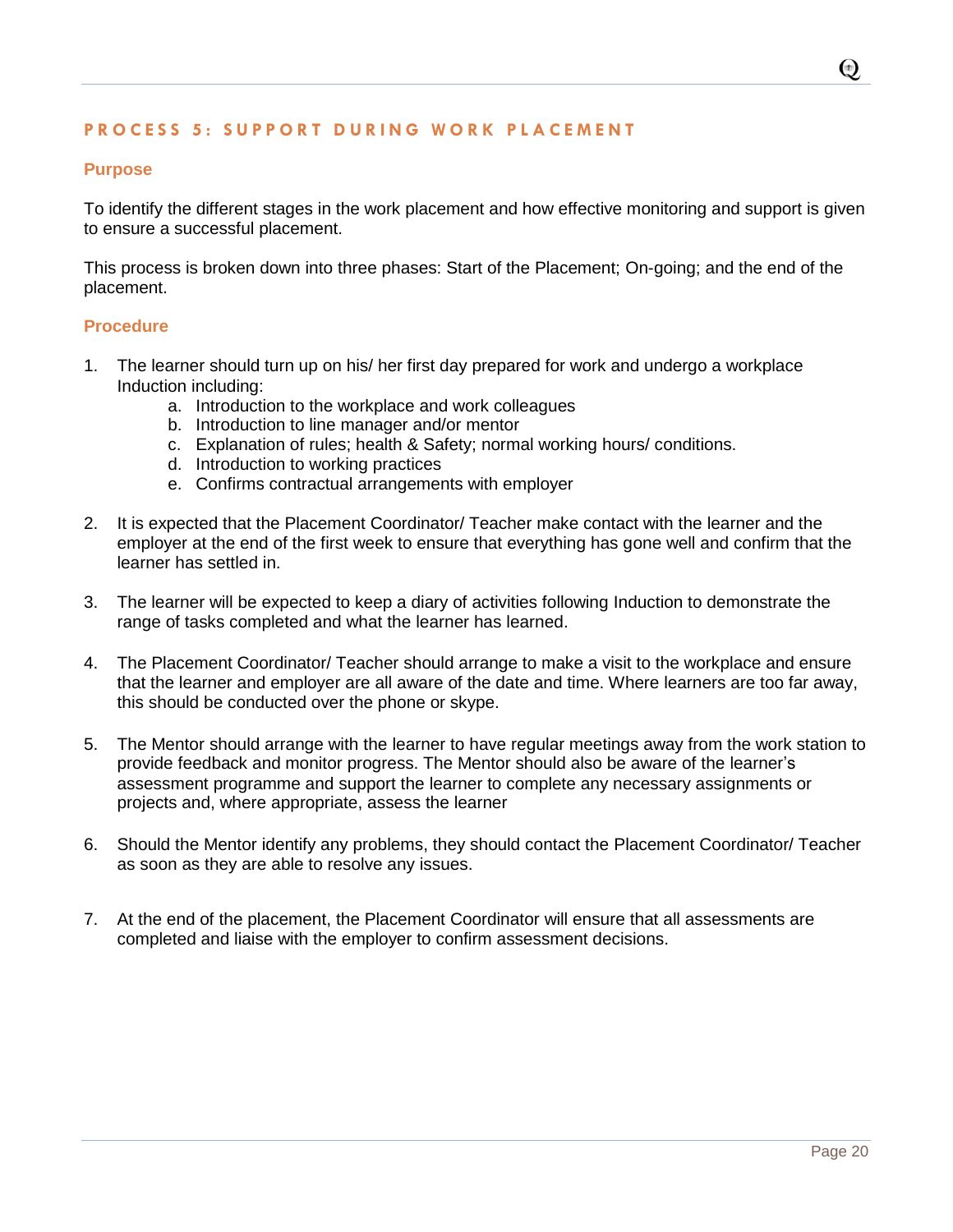<span id="page-21-0"></span>



 $\odot$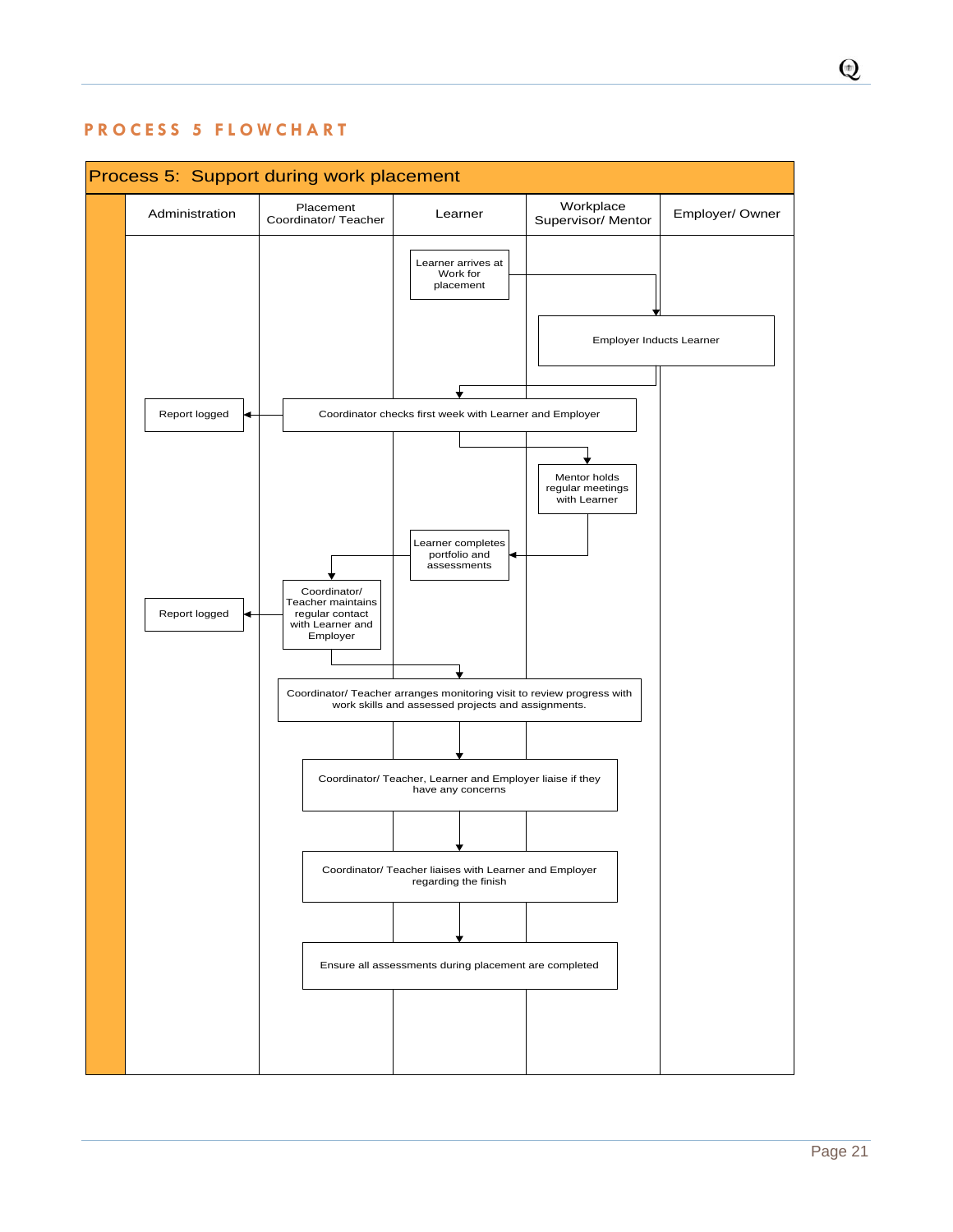# <span id="page-22-0"></span>**PROCESS 5 CHECKLIST**

| Process: Support during work placement                                                                                                                                                                                                                                                               |                  |          |  |  |
|------------------------------------------------------------------------------------------------------------------------------------------------------------------------------------------------------------------------------------------------------------------------------------------------------|------------------|----------|--|--|
| <b>Audit Requirements</b>                                                                                                                                                                                                                                                                            | Completed<br>Y/N | Comments |  |  |
| Workplace induction includes:                                                                                                                                                                                                                                                                        |                  |          |  |  |
| Introduction to the workplace and work colleagues<br>a.<br>Introduction to line manager and/or mentor<br>b.<br>Explanation of rules; health & Safety; normal<br>c.<br>working hours/ conditions.<br>Introduction to working practices<br>d.<br>Confirms contractual arrangements with employer<br>е. |                  |          |  |  |
| Placement Coordinator/ Teacher contacts employer and<br>learner at the end of the first week                                                                                                                                                                                                         |                  |          |  |  |
| The learner maintains a workplace diary during Induction                                                                                                                                                                                                                                             |                  |          |  |  |
| A visit/ visits are arranged to monitor the learners<br>progress                                                                                                                                                                                                                                     |                  |          |  |  |
| Regular contact is made with the employer/ mentor                                                                                                                                                                                                                                                    |                  |          |  |  |
| Any issues are dealt with promptly and effectively                                                                                                                                                                                                                                                   |                  |          |  |  |
| At the end of the placement, all assessments are<br>completed                                                                                                                                                                                                                                        |                  |          |  |  |

# Completed by:

| Name:      | Date: |  |
|------------|-------|--|
| Signature: | Date: |  |

 $\mathbb{Q}$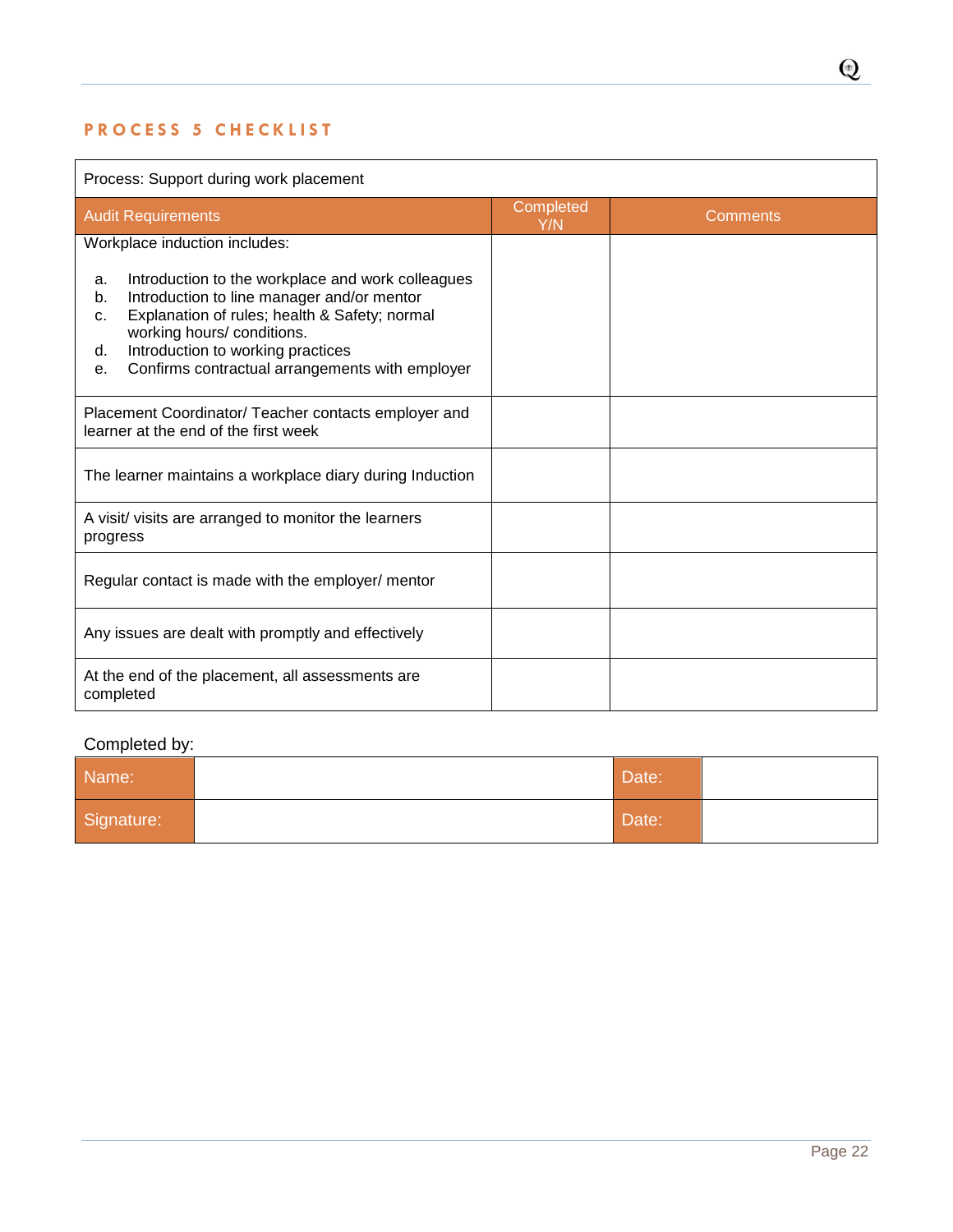#### <span id="page-23-0"></span>**PROCESS 6: POST WORK PLACEMENT REVIEW**

#### **Purpose**

To identify the process by which a work placement is reviewed by learner, employer and provider to consider the lessons learned and make recommendations for future placements.

At the end of a placement, there should be the opportunity to share knowledge, skills and the contribution of the employer and learner to build up a base of case studies and employer ambassadors to promote work experience to a wider network (such as prospective employers, parents etc)

#### **Procedure**

- 1. Upon return from a work placement, the learner must submit all work based assessments and complete an evaluation of their work experience.
- 2. Employers are also encouraged to give feedback of the placement, the effectiveness of the learner and support given by the VET Provider.
- 3. In some vocational qualifications, learners are encouraged to give a presentation of their findings and in some cases may invite the employer in to listen to their presentation.
- 4. The Placement Coordinator/ Teacher should be encouraged to celebrate the learner's achievements and recognise any case studies of excellence for future marketing and awareness raising.
- 5. Feedback from evaluations of the work place should be directed back to the Employer Database for updating of employer details. It should also be fed back to the employer.
- 6. Lessons learned, comments, suggestions and ideas from mentor, learner, teacher and employer should be forwarded by the coordinator to relevant administrators in school and eventually through an improvement process.

 $\odot$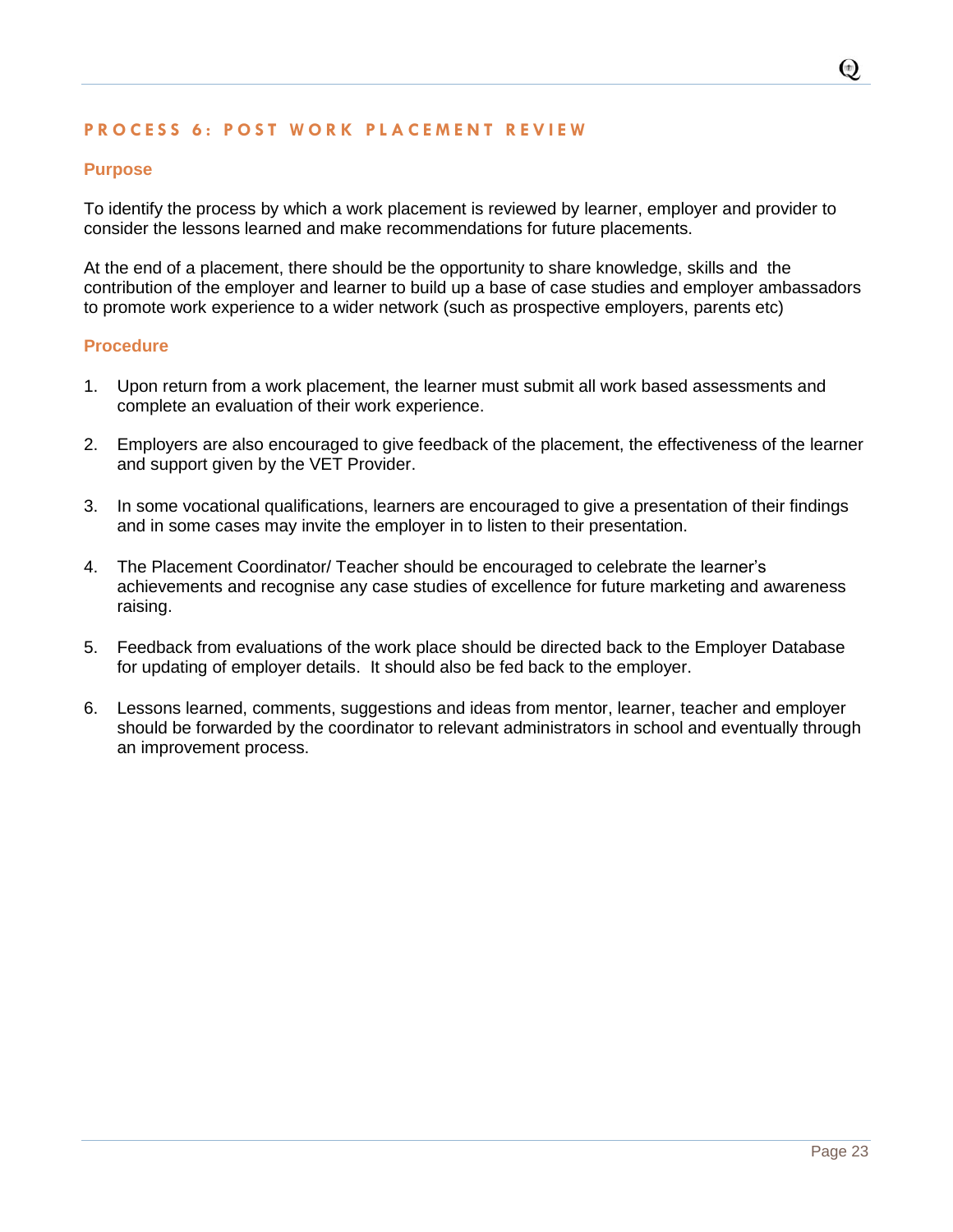# Process 6: Post Work Placement Review Placement Administration Placement Placement Learner Workplace Employer/Owner Learner completes Placement Learner submits Work Placement portfolio/ assessments Mentor invited to attend Student achievements are celebrated Coordinator thanks Employer Learner gives a summary presentation Employer database is updated Coordinator/ Teacher, Learner and Employer complete evaluation of the placement Evaluation feedback is confirmed to all parties

# <span id="page-24-0"></span>**P R O C E S S 6 F L O W C H A R T**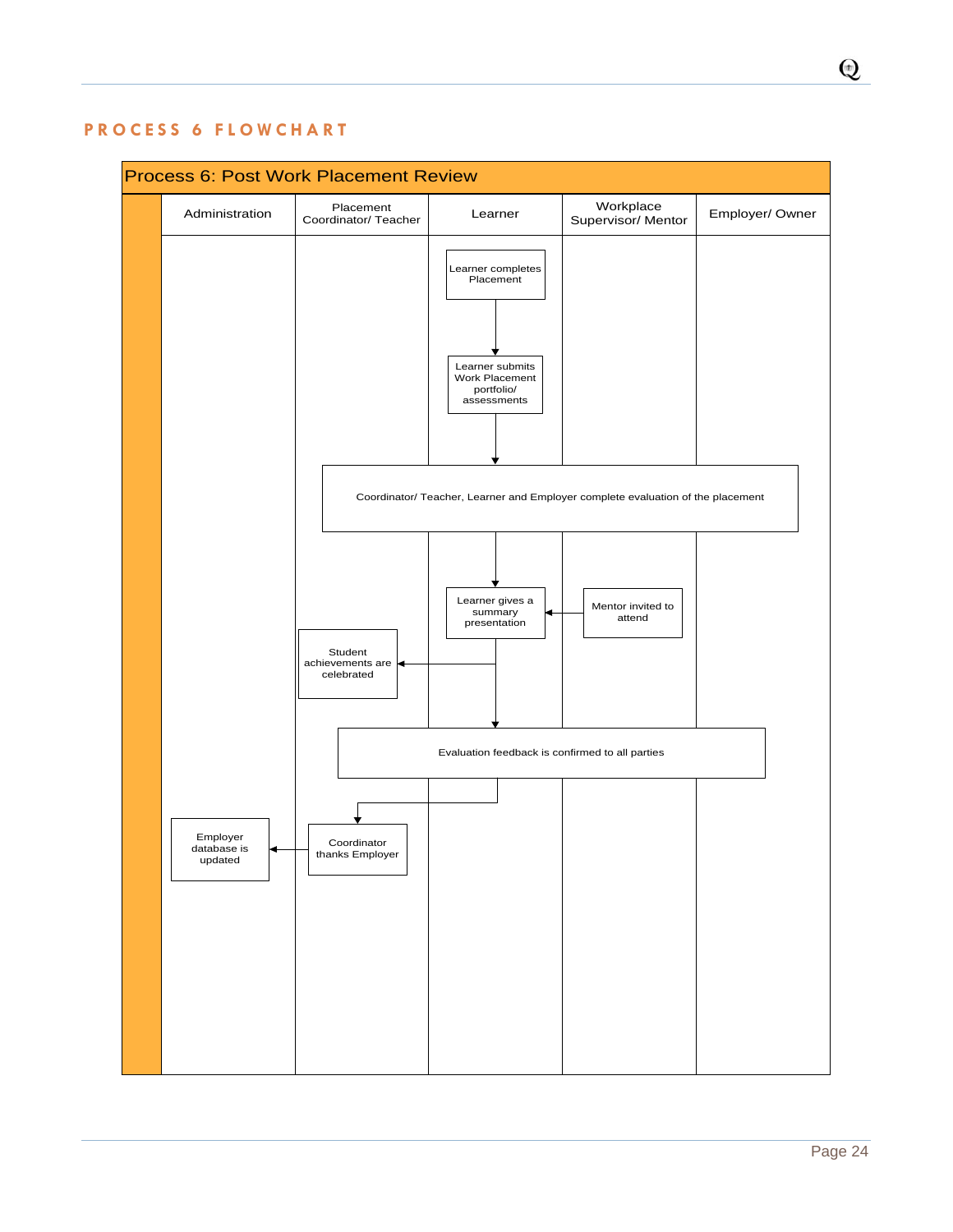# <span id="page-25-0"></span>**PROCESS 6 CHECKLIST**

# Process: Post work placement review Audit Requirements Completed<br>
The Completed The Completed The Completed The Completed The Completed The Completed The Completed The Completed The Completed The Completed The Completed The Completed The Completed The Comple **Comments** Learner completes work placement Coordinator sends evaluation form to employer Learner submits work place assessments Learner completes self evaluation Employer completes evaluation Placement Coordinator/ Teacher completes evaluation Learner gives a workplace presentation Mentor is invited to learner presentations Learner achievement is celebrated Results of the evaluation are fed back to concerned parties Employer database is updated

#### Completed by:

| Name:      | Date: |  |
|------------|-------|--|
| Signature: | Date: |  |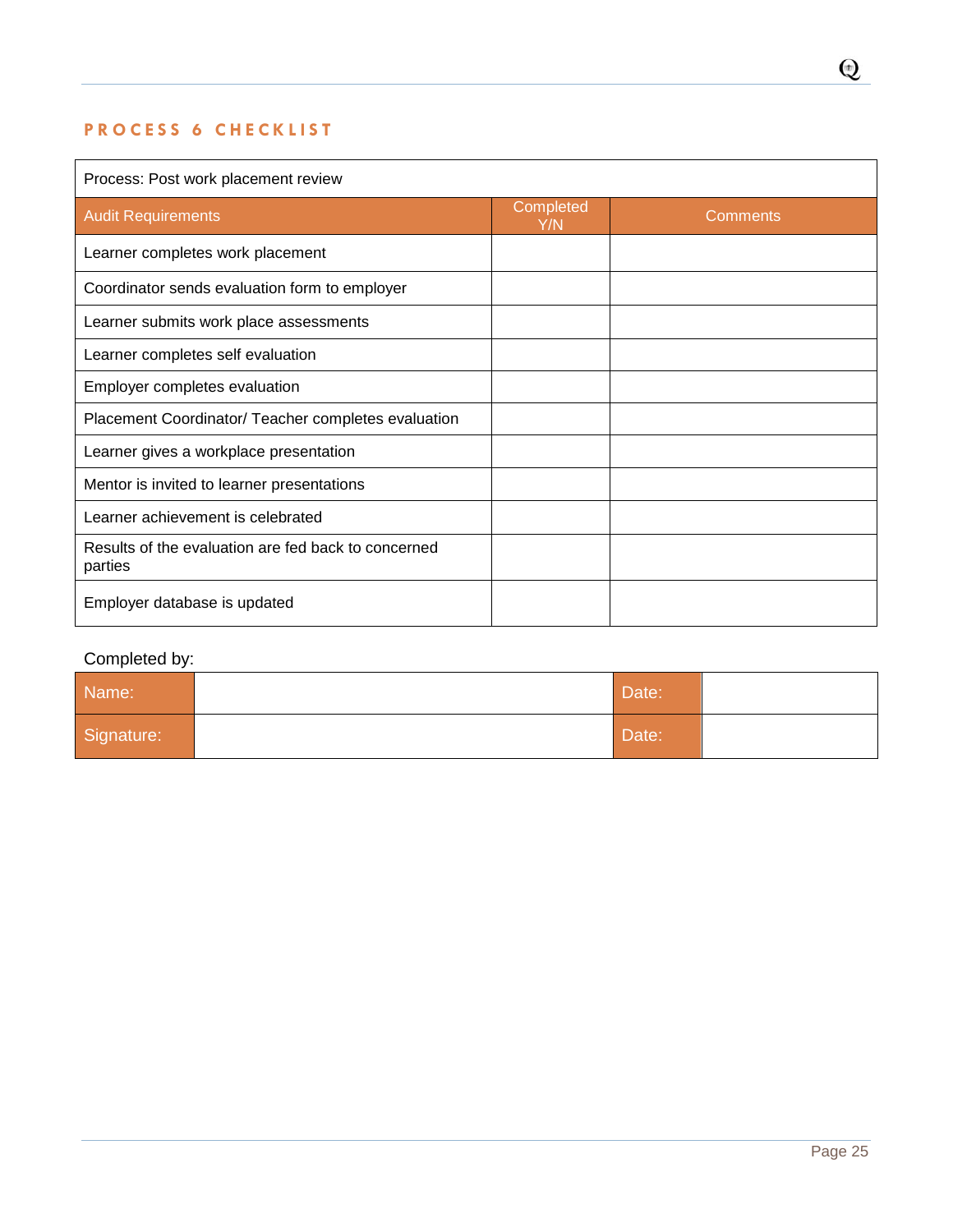## <span id="page-26-0"></span>**A U D I T I N G T H E P R O C E S S E S**

Each Institution will have their own audit processes and auditing team to ensure that quality procedures are in place and consistently followed by all staff.

The purpose of following an auditing regime is to:

- **Example 1** Ensure that systems for quality and procedures are adequate to meet the changing needs of the stakeholders.
- **E** Ensure personnel are operating in accordance with the identified procedures.
- $\blacksquare$  Receive feedback from all stakeholders to ensure that systems are fit for purpose
- $\blacksquare$  Identify and amend areas for continuous quality improvement
- $\blacksquare$  Identify opportunities for staff development and raise awareness of areas of concern
- Support the continuous professional development of staff

The Quality Coordinator in each institution is responsible for producing an audit plan identifying areas to be audited, who will conduct the auditing and proposed date of audit.

The auditors will examine adherence to the documented procedures using approved *Audit Checklists*.

The auditor will report his/her findings in a report and summarise on a System *Audit Report Form*. The Audit Checklist will enable auditors to cover their audit adequately. The Audit Report and Checklist are then passed by the auditor to the Quality Coordinator.

The Quality Coordinator or his/her deputy is responsible for:

- **In Issuing Corrective Action where necessary;**
- **Monitoring the progress of a Corrective Action;**
- **Maintaining a record of audits carried out.**
- Reporting to Senior Managers on Quality matters

 $\odot$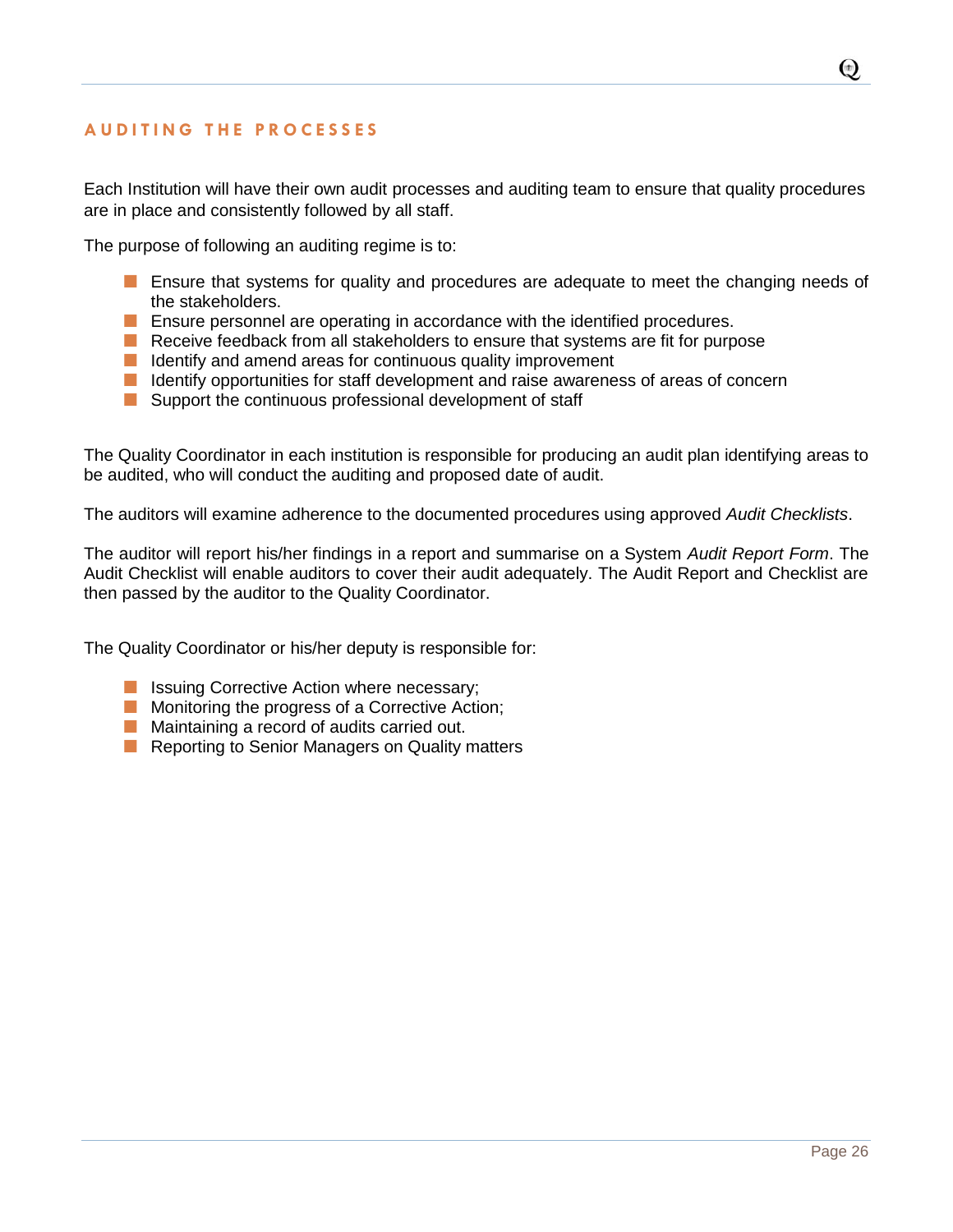# <span id="page-27-0"></span>**A C K N O W L E D G E M E N T S**

|                                          | <b>VMA - Akureyri Comprehensive</b><br>College, Akureyri, Iceland.<br>www.vma.is,<br>Jóhannes Árnason<br>Hrafnhildur Sigurgeirsdóttir<br>Ari Hallgrímsson<br>Guðmundur Ingi Geirsson | Verkmenntaskólinn á Akureyri is a comprehensive vocational<br>college in Akureyri, Iceland.<br>VMA offers various study lines; purely academic preparatory study<br>for university, art studies, different vocational study and training and<br>a special needs department. The vocational deparments are: House<br>building, electricity, electronics, metalwork, automechanics, ship<br>machine engineering, food and catering, hair styling, assistant<br>nursing, sports studies and business studies. Approx 1200 learners.<br>International coordinator <i>Jóhannes Árnason</i> |
|------------------------------------------|--------------------------------------------------------------------------------------------------------------------------------------------------------------------------------------|---------------------------------------------------------------------------------------------------------------------------------------------------------------------------------------------------------------------------------------------------------------------------------------------------------------------------------------------------------------------------------------------------------------------------------------------------------------------------------------------------------------------------------------------------------------------------------------|
| $\frac{1}{\bullet}$                      | <b>Broadshoulders Hereford,</b><br>England.<br>www.broadshoulders.co.uk<br><b>Philip Broomhead</b><br><b>Adele Broomhead</b>                                                         | Set up to provide services to European partners in VET,<br>Broadshoulders has been involved in such projects since 2000 and<br>still going strong. Through wide experience in evaluation, curriculum<br>design, mentoring and work based learning; we have accrued ideas<br>on how individuals learn in the workplace as part of a learner<br>journey.                                                                                                                                                                                                                                |
| $\mathbf{F}$<br>axxell                   | <b>Axxell Utbildning, Southwestern</b><br><b>Finland</b><br>www.axxell.fi<br><b>Tanja Halttunen</b><br><b>Harriet Jönsson</b>                                                        | Axxell was founded in 2008 and consists of several former schools<br>in Southwest Finland. Axxell offers vocational education within 9<br>fields of vocational education and training for both youngsters and<br>adults. Also vocational education for 24 upper secondary vocational<br>qualifications. Axxell works within the Swedish speaking community<br>in Finland with it's almost 1500 learners and 300 fulltime teachers.                                                                                                                                                    |
| <b>NANTES</b><br><b>TERRE</b> ATLANTIQUE | Nantes Terre Atlantique, Nantes,<br><b>France</b><br>http://rieffel.paysdelaloire.e-<br>lyco.fr/<br><b>Mireille Rioual</b><br><b>Yveline Beraud</b>                                  | Etablissement Public Local Enseignement et de Formation Pour<br>Agriculture Jules Rieffel is a vocational four part school which<br>depends on the Ministry of Agriculture: two secondary and high<br>schools, an apprenticeship centre and a centre for adults which<br>trains unemployed people or employees who need to qualify. The<br>area of expertise is gardening, horticulture, agriculture and food<br>processing. There are many work platforms to train people to get<br>skills and knowledge.                                                                            |
|                                          | <b>IFSAT foundation, Netherlands</b><br>www.ifsat.eu<br><b>Bas Timmers</b><br><b>Charlie Wannop</b>                                                                                  | IFSAT Foundation, Harderwijk, NL was established in 1996 to work<br>with organic agricultural production, processing, economic and<br>entrepreneurial activities. IFSAT is an international organisation,<br>board members are from different European countries. The goal of<br>the foundation is: education and training support for sustainable<br>rural development.<br>IFSAT is working with Het Idee in this project. Het Idee is working<br>with learners and is exploring Mentoring methods.                                                                                  |
|                                          | Het Idee, Netherlands<br>www.maartenreckman.nl/<br><b>Maarten Reckman</b>                                                                                                            | Het Idee (the Idea) supports people in their personal development,<br>so that their self-confidence, self-esteem and self-respect<br>strengthens and they will be able to develop a new perspective<br>toward themselves and their job opportunities. The company takes<br>in people who have been unemployed or otherwise have had<br>problems establishing a career, using the idea that work will lead to<br>work.                                                                                                                                                                 |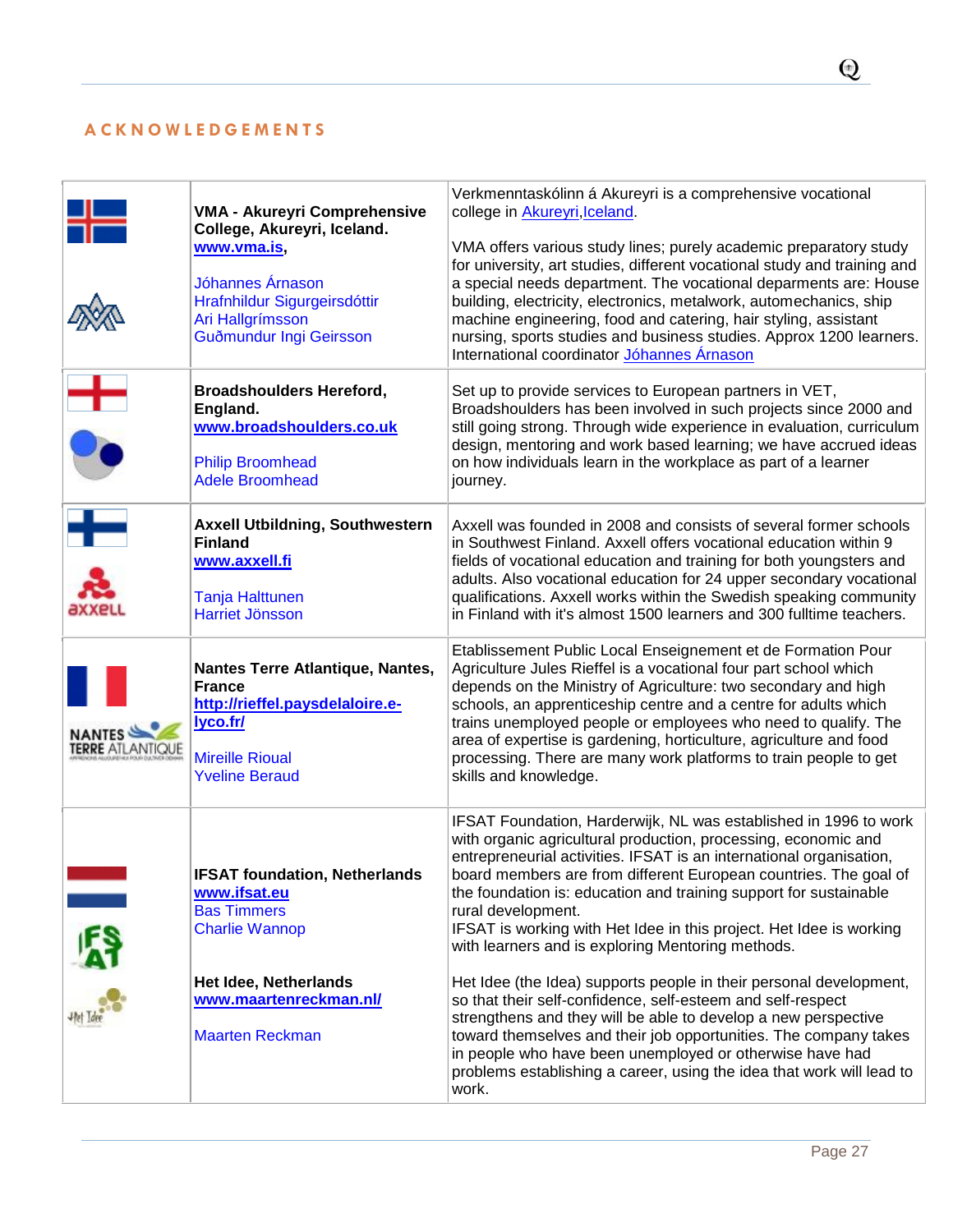

#### **Charlottenlund Videregående Skole, Trondheim, Norway [www.charlottenlund.vgs.no](http://www.charlottenlund.vgs.no/)**

[Torkild Svorkmo-Lundberg](mailto:torkild.svorkmo-lundberg@stfk.no) Anne Sophie Hunstad

Charlottenlund upper secondary school the largest school in Mid-Norway, located in Trondheim. The school offers general and vocational studies, as well as specially adapted education. [Ingvild Espelien](mailto:Ingvild.espelien@selbuspinneri.no.) will be connected to the project through her contact with Charlottenlund because of her textile workshop, Selbu [Spinneri.](http://selbuspinneri.com/)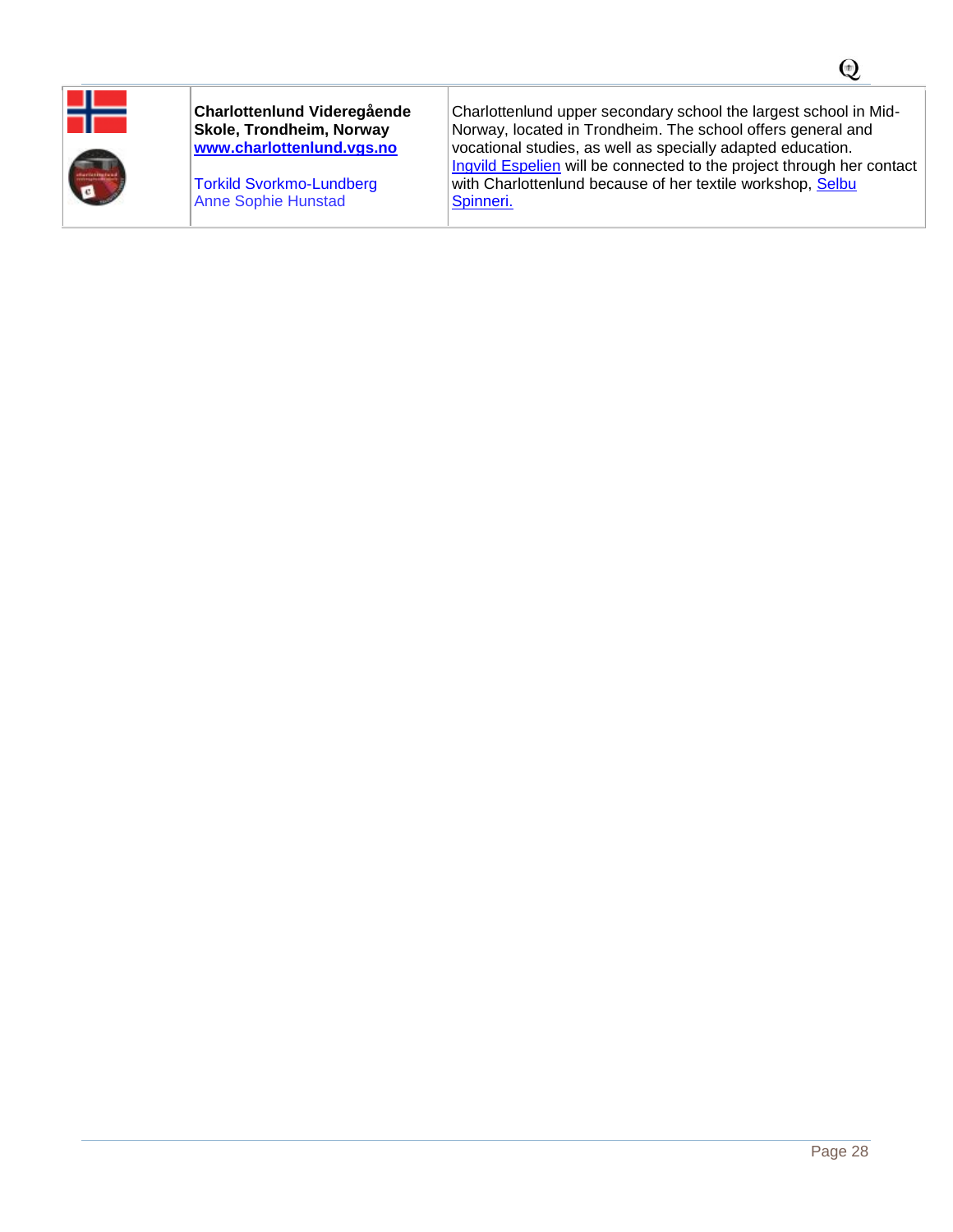# <span id="page-29-0"></span>**A P P E N D I X O F E X E M P L A R M A T E R I A L S**

The following are examples of forms used by a range of VET Providers to demonstrate the various processes. It is not meant to be a definitive or exhaustive guide but merely a representative examples shared by the partner group during meetings.

They include:

| Appendix | Title                               | Description                                                                                       | Source    |
|----------|-------------------------------------|---------------------------------------------------------------------------------------------------|-----------|
| No:      |                                     |                                                                                                   |           |
| 1        | Three part Agreement                | Agreement between Learner, Employer and<br><b>VET Provider</b>                                    | <b>NL</b> |
| 2        | Benefits of a workplace             | Marketing material used to describe to<br>employers the benefits of work experience               |           |
| 3        | <b>H&amp;S Checklist</b>            | Checklist used to ensure that employers meet<br>the criteria for being a work experience provider | <b>UK</b> |
| 4        | Contract for Work based<br>Learning | A formal agreement between employer and<br>learner for the duration of work experience            | Fi        |
| 5        | Mentoring Agreement                 | Agreement between a supervisor and learner to<br>formalize a mentoring relationship               | ls        |
| 6        | Template for the Employer           |                                                                                                   | No        |
| 7        | Skills audit                        | Profile for a learner to meet the requirements of<br>work experience                              | ls.       |
| 8        | <b>Induction Checklist</b>          | Used by the learner and employer at the<br>beginning of a placement                               | <b>UK</b> |
| 9        | Aims of work experience             | Introductory guide to establish the purpose and<br>content of work experience                     | Fr        |
| 10       | Progress Review                     | Ongoing monitoring of learners in work<br>placement                                               | Fr        |
| 11       | Post placement evaluation           | Evaluation of a placement                                                                         | UK        |

 $\bf Q$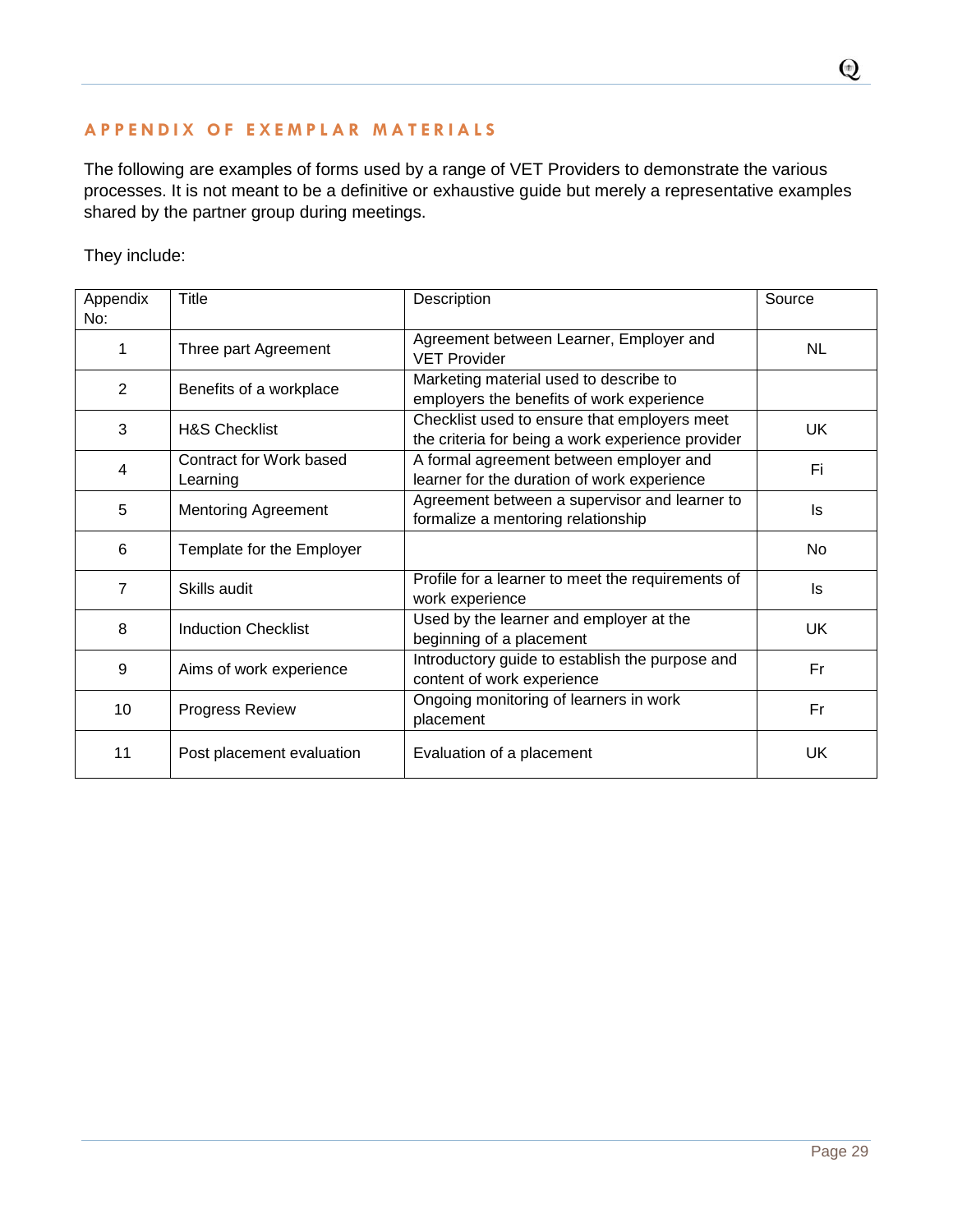# **A P P E N D I X 1 : T H R E E P A R T A G R E E M E N T**

In order to successfully support learners in the achievement of personal development, there must be commitment from the learner, employer and training provider. The following pledges will ensure that all parties work together to achieve success.

#### VET Provider's Commitment

- We will provide Guidance and Advice to ensure that the chosen Learning Plan meets the needs of learner and employer
- We will ensure that the quality of training meets the requirements of external awarding bodies and other stakeholders such as government departments.
- We will ensure that learners are placed and supported throughout their placement.
- We will monitor progress and provide regular feedback on learning progress to learners and employers
- We will ensure that learners and employers are made aware of their obligations and of policies and procedures to Health & Safety; Equality & Diversity; Discipline and Grievance; Complaints and Appeals.
- We will provide facilities and learning support to improve job and basic skills for those with identified learning difficulties and/or disabilities.

| Signed on behalf of    | Date |  |
|------------------------|------|--|
| <b>VET</b><br>Provider |      |  |

#### Learner's Commitment

- I agree to observe my employer's company terms and conditions of employment
- I agree to be diligent, punctual and professional in my approach to work and training.
- I will accept responsibility for my own learning and development in accordance with the Individual Learning Plan
- I agree to meet deadlines and targets agreed as part of my learning and development plan.
- I agree to show respect for others and behave in a responsible manner that sets a good example of myself, my employer and VET Provider.

| Signed by learner<br>$\mathcal{Q}$ ate |  |
|----------------------------------------|--|
|----------------------------------------|--|

# Employer's Commitment We shall, so far as is reasonably practible, provide the experience, facilities and training necessary to achieve the training objectives and outcomes specified in the learning plan*.* We agree to abide by legislation and policies relating to: Employment; Health & Safety; Equality & Diversity; Discipline and Grievance; Complaints and Appeals. We will liaise with VET Provider over matters of learner discipline, grievance and welfare issues to help the learner overcome such issues. We agree to provide the learner with opportunities to undertake self-development and portfolio evidence that are part of the learning plan. We will provide opportunities to discuss the learner's progress with representatives of the VET Provider and external bodies responsible for the assessment and inspection of government funded programmes.

| Signed on behalf of employer |  | Date |  |
|------------------------------|--|------|--|
|------------------------------|--|------|--|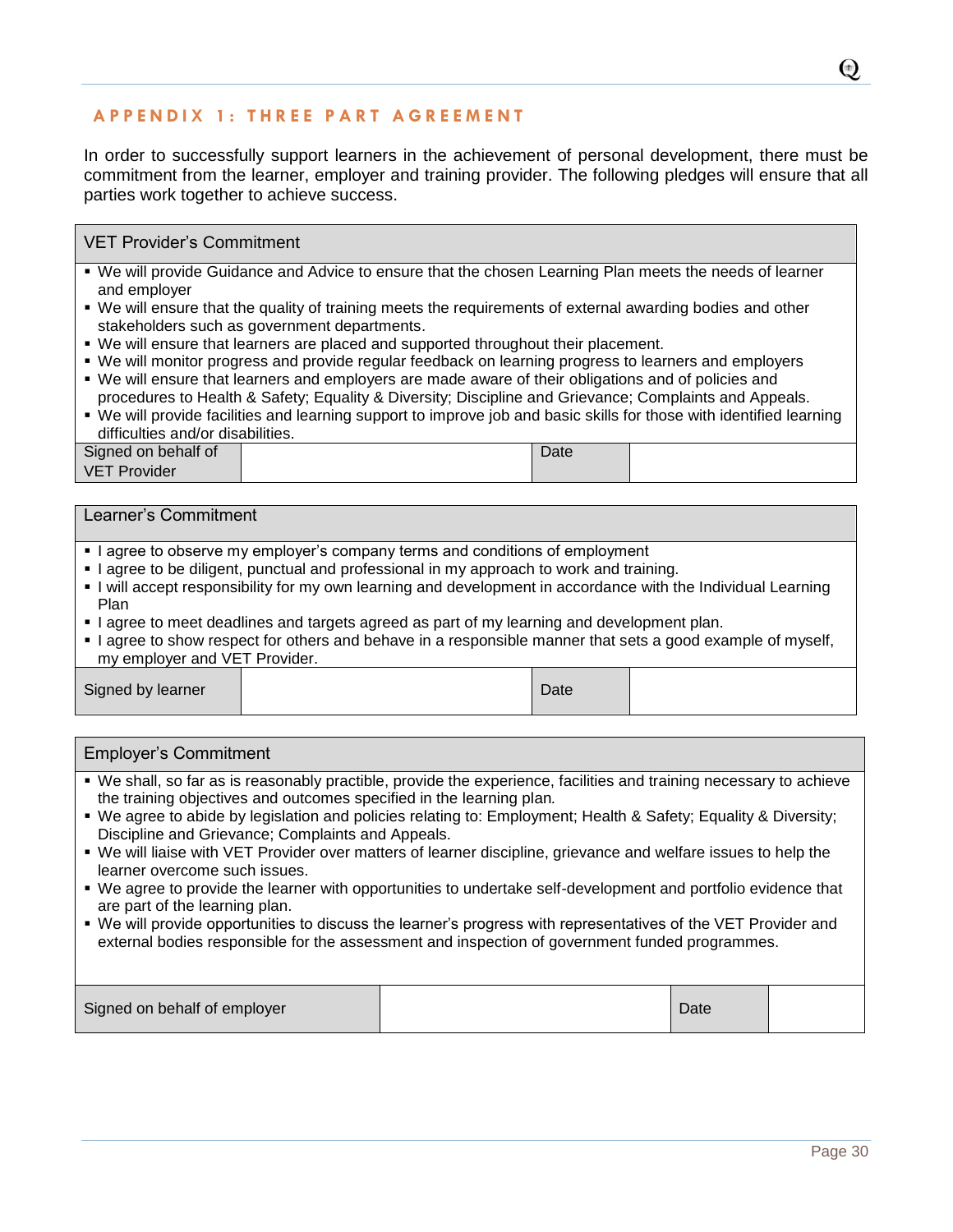## **A P P E N D I X 2 : B E N E F I T S O R W O R K E X P E R I E N C E**

- 1. For the Learner
	- **Provides a real learning experience**
	- **Improves employability skills**
	- $\blacksquare$  Is motivational
	- **Increases job opportunities**
	- **Allows the opportunity to experience current industry practices**

#### 2. For the Employer

- $\blacksquare$  Brings in new blood to the business
- **Allows succession planning**
- **Provides the opportunity to give something back to young people**
- **Is a source of new talent**
- **Allows the employer to try new employees**
- 3. For the VET Provider
	- $\blacksquare$  Compliments what is learnt in the classroom
	- Gives credibility to the Provider
	- **Adds to Providers reputation for recruitment**

 $\bigcirc$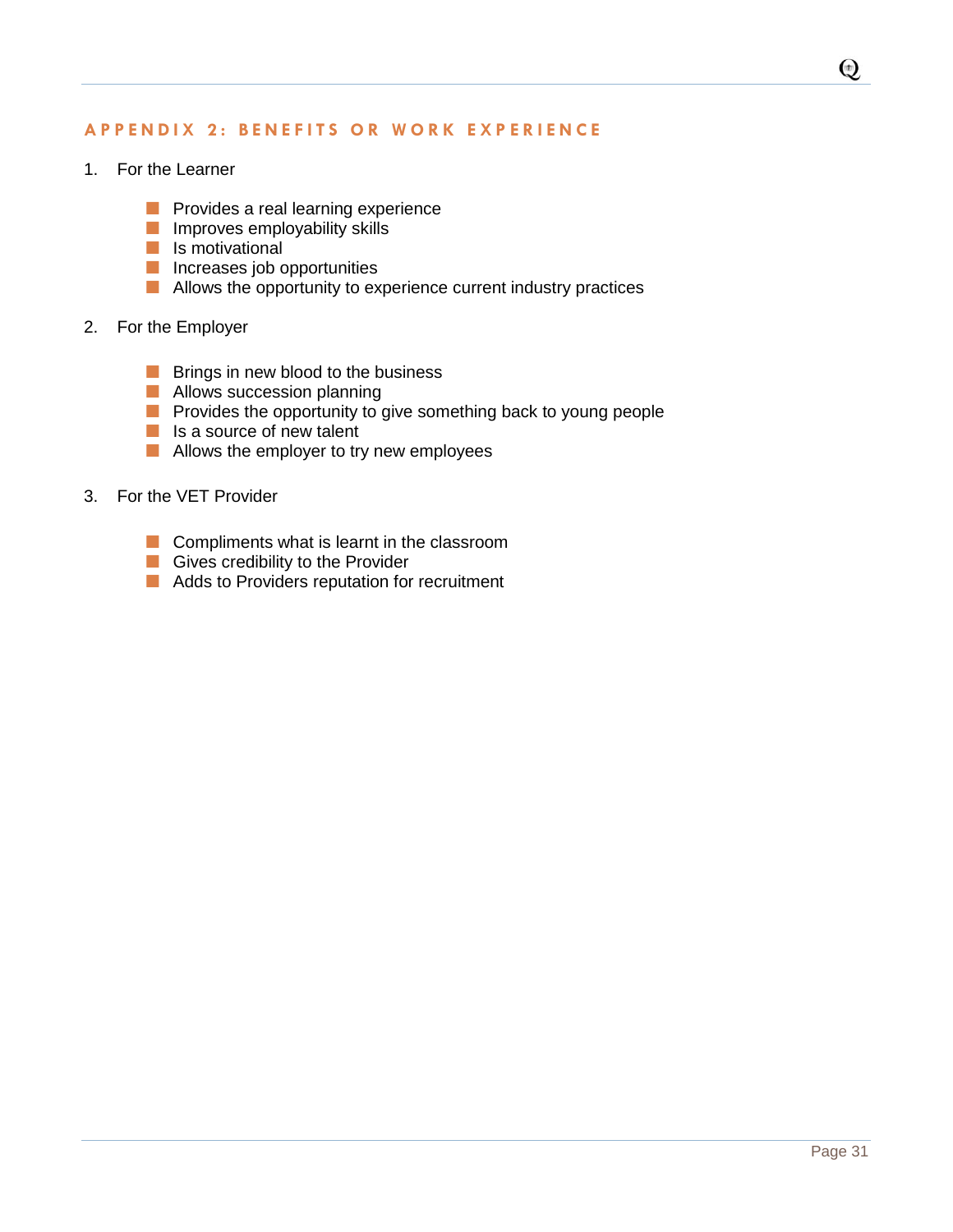# **A P P E N D I X 3 : H E A L T H & S A F E T Y I N D U C T I O N**

|                                                                                        |                                                                                                                       |  | <b>INDUCTION TO THE WORK PLACEMENT</b> |  |  |  |
|----------------------------------------------------------------------------------------|-----------------------------------------------------------------------------------------------------------------------|--|----------------------------------------|--|--|--|
|                                                                                        |                                                                                                                       |  |                                        |  |  |  |
|                                                                                        |                                                                                                                       |  |                                        |  |  |  |
| Employment work Start Date at Placement                                                |                                                                                                                       |  |                                        |  |  |  |
|                                                                                        | <u> 1989 - Johann Barn, mars ar breithinn ar chwaraeth a chwaraeth a chwaraeth a chwaraeth a chwaraeth a chwaraet</u> |  |                                        |  |  |  |
|                                                                                        |                                                                                                                       |  |                                        |  |  |  |
| What relevant legislation applies to you in the<br>YES NO<br>workplace?                |                                                                                                                       |  |                                        |  |  |  |
| Have you been informed about the<br>employer's duty of care to you and<br>other staff? |                                                                                                                       |  |                                        |  |  |  |

|                                                                                                           | <b>YES</b> | NO. | What are your responsibilities for H $\&$ S in the<br>working environment? Include any details of personal<br>equipment used in your job role. |
|-----------------------------------------------------------------------------------------------------------|------------|-----|------------------------------------------------------------------------------------------------------------------------------------------------|
| Have you been informed about your<br>responsibilities while at work?                                      |            |     |                                                                                                                                                |
| Are you aware that you must not use<br>any equipment until you have<br>received the appropriate training? |            |     | List any machinery/equipment you might need to use<br>in your job role?                                                                        |
|                                                                                                           |            |     |                                                                                                                                                |

| <b>HEALTH AND SAFETY</b>                                                                                     | <b>YES</b> | NO | Where is your health & safety policy stored? |  |  |  |
|--------------------------------------------------------------------------------------------------------------|------------|----|----------------------------------------------|--|--|--|
| Has the company's policy been<br>explained to you?                                                           |            |    |                                              |  |  |  |
| When was the policy updated last?<br>Name the nerson responsible for the boalth and safety in your work area |            |    |                                              |  |  |  |

Name the person responsible for the health and safety in your work area.

 $\mathbf Q$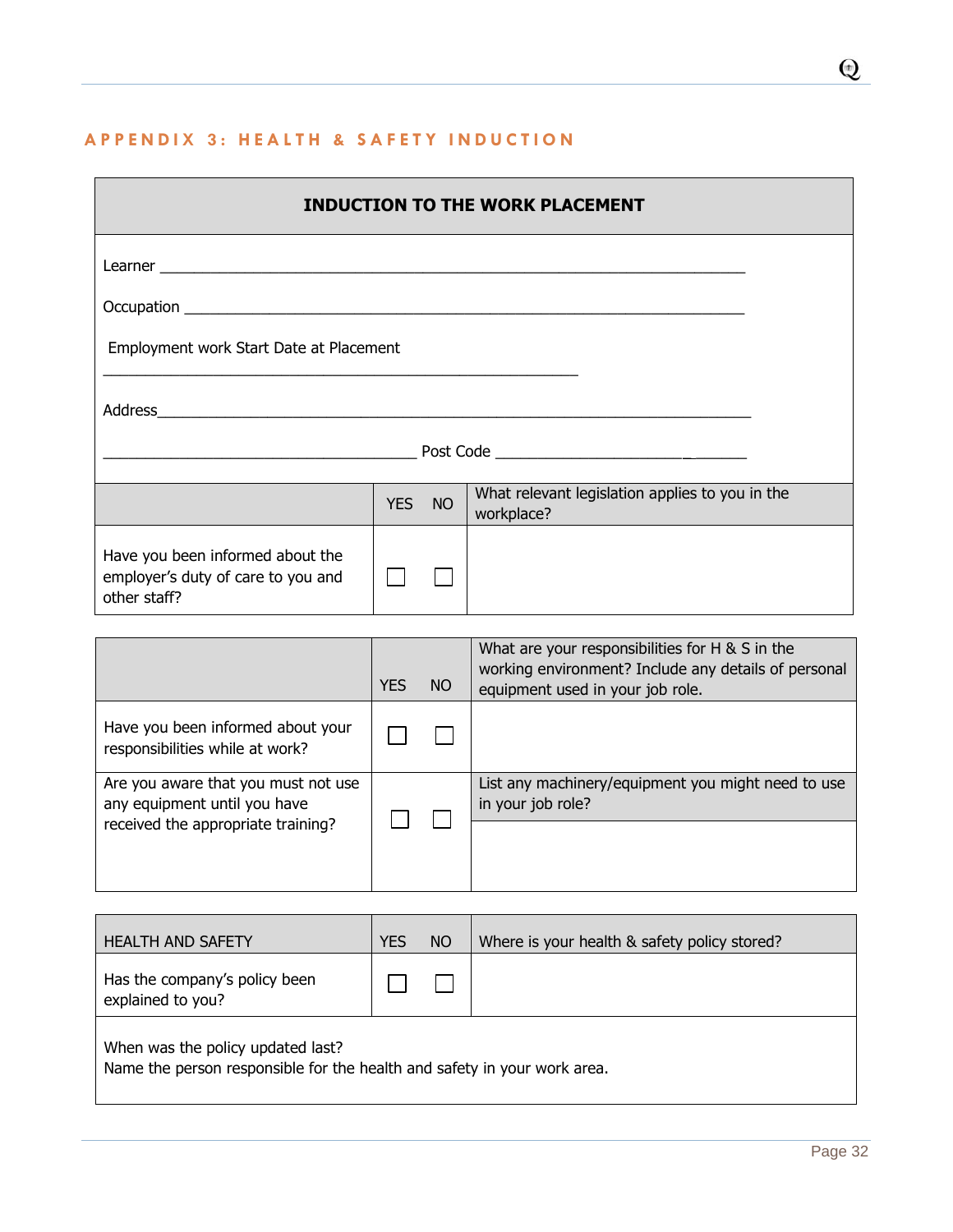| <b>EMERGENCIES AND FIRE</b><br>ARRANGEMENTS                                                    | <b>YES</b> | NO. |                                                               |
|------------------------------------------------------------------------------------------------|------------|-----|---------------------------------------------------------------|
| Have you been informed on the<br>evacuation procedures in the event<br>of a fire or emergency? |            |     |                                                               |
| Do you know where the fire exits are<br>and the need to keep escape routes<br>clear?           |            |     |                                                               |
| Are you aware of where the fire<br>extinguishers/equipment are<br>positioned?                  |            |     | List the equipment for fire prevention in your work<br>place. |

| <b>ACCIDENTS</b>                                                      | <b>YES</b> | NO. | Why do you think it is important to report and<br>record accidents?                                    |
|-----------------------------------------------------------------------|------------|-----|--------------------------------------------------------------------------------------------------------|
| Have you been made aware of the<br>accident reporting procedures?     |            |     |                                                                                                        |
| Are you aware of where the accident<br>book is kept?                  |            |     | Where is the book kept and what sort of<br>information does it contain?                                |
| Who would you report to in the event<br>of an injury/disease at work? |            |     | What organisation deals with reporting of<br>injury/disease at work and what is the process<br>called? |

| <b>FIRST AID</b>                                                             | <b>YES</b> | NO.       | Who is the person responsible for First Aid in your<br>workplace?                             |
|------------------------------------------------------------------------------|------------|-----------|-----------------------------------------------------------------------------------------------|
| Have you been made aware of the<br>first aid arrangements of the<br>company? |            |           |                                                                                               |
| Where is the first aid box located?                                          |            |           |                                                                                               |
| SAFEGUARDING                                                                 | <b>YES</b> | <b>NO</b> | If you require any further information on<br>safeguarding, please discuss with your assessor. |
| Are you aware of any safeguarding<br>requirements in your workplace?         |            |           | Useful information:                                                                           |

 $\overline{\mathbf{Q}}$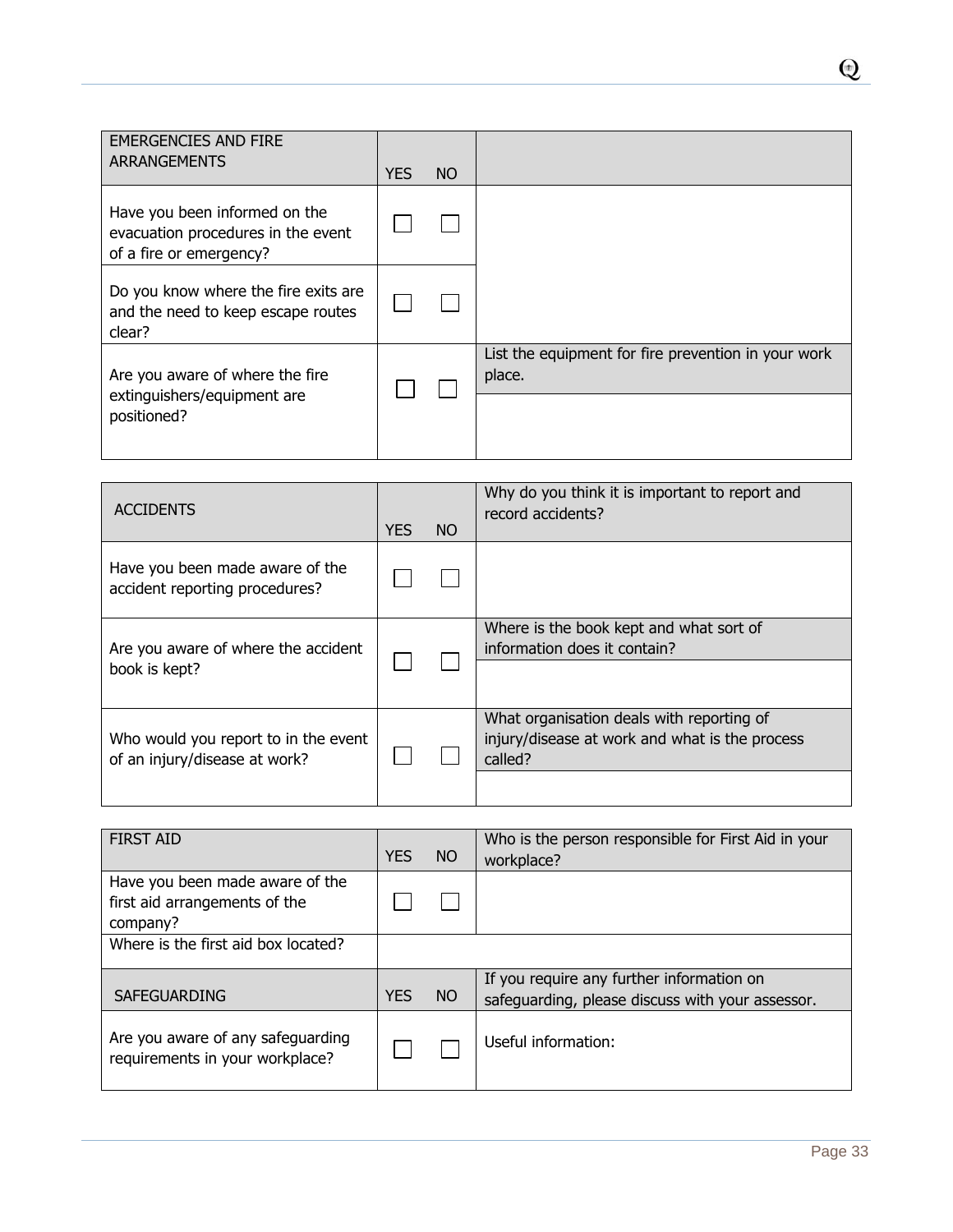# ADDITIONAL RISK ASSESSMENTS IF REQUIRED

## DECLARATION

| I certify that the above Health and Safety induction subjects have been explained.        |  |
|-------------------------------------------------------------------------------------------|--|
|                                                                                           |  |
|                                                                                           |  |
|                                                                                           |  |
|                                                                                           |  |
| I certify that the learner has been briefed on the information recorded in this document. |  |
|                                                                                           |  |
|                                                                                           |  |
|                                                                                           |  |

Q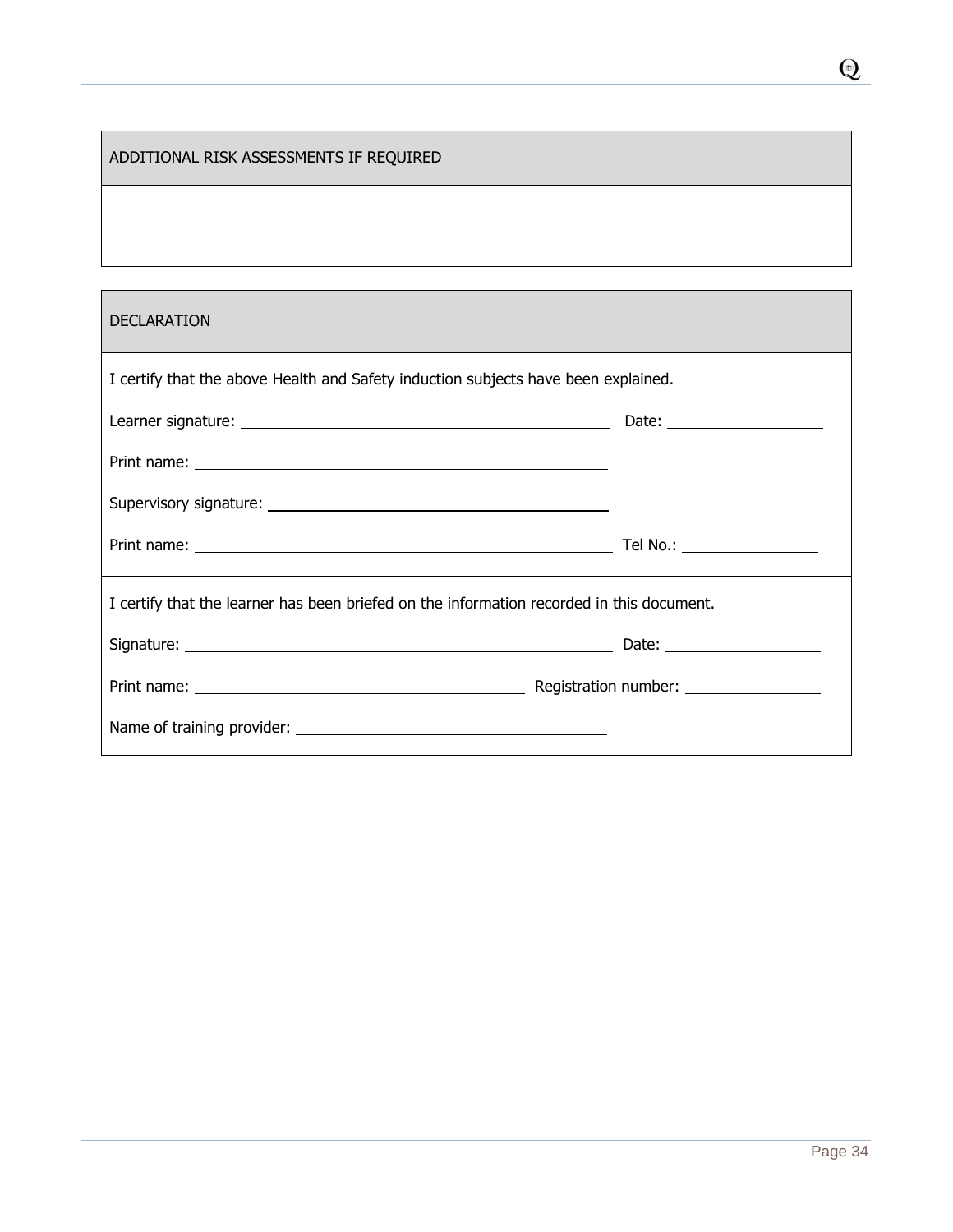# **A P P E N D I X 4 : C O N T R A C T F O R T R A I N I N G**

#### Parties of the Contract

| Educational establishment | Contact/supervising teacher |  |
|---------------------------|-----------------------------|--|
|                           |                             |  |
| Address                   | Phone                       |  |
|                           |                             |  |
| Phone                     | E-mail                      |  |
|                           |                             |  |

| Employer/work place | Contact/workplace supervisor |
|---------------------|------------------------------|
|                     |                              |
| <b>Address</b>      | Phone                        |
|                     |                              |
| <b>Business ID</b>  | E-mail                       |
|                     |                              |

#### 1. Type of Training

This is a contract for training at a workplace involving practical work tasks: on-the-job training and competence tests, which are part of the Finnish vocational education.

The student is not a regular employee and he or she is not remunerated unless remuneration has been agreed upon in a contract of employment.

The student is entitled to Finnish social benefits for students during the on-the-job training period.

#### 2. Objectives of the training

The aim of the on-the-job training period is that the student learns some of the professional skills that are part of the objectives of the curriculum and required for the vocational qualification. Learning takes place in an authentic work environment and the rules of the workplace are followed. The studies at the workplace are planned, supervised and the objectives are specified by the teacher, the workplace representative and the student. The student's practical skills are evaluated through competence tests or in some other way that has been agreed upon.

#### 3. Tasks and responsibilities of the Educational Establishment

The educational establishment appoints a contact person or a teacher, who acts as the representative of the educational establishment at the workplace. This person participates in planning, arranging and supervising the work placement and the competence test.

. If necessary the educational establishment helps and instructs the workplace in arranging the on-the-job training and the competence test in an appropriate way. The educational establishment also provides all essential information about the courses and the professional skills of the student.

The responsibility and insurance obligation of the educational establishment in case of accidents at the workplace is governed by the Finnish laws on accident insurance and indemnity.

The educational establishment prepares the students for the workplace and sees to that the student knows his or hers duty to follow the rules of the workplace as well as the regulations regarding work and work safety.

.

**.**

.

.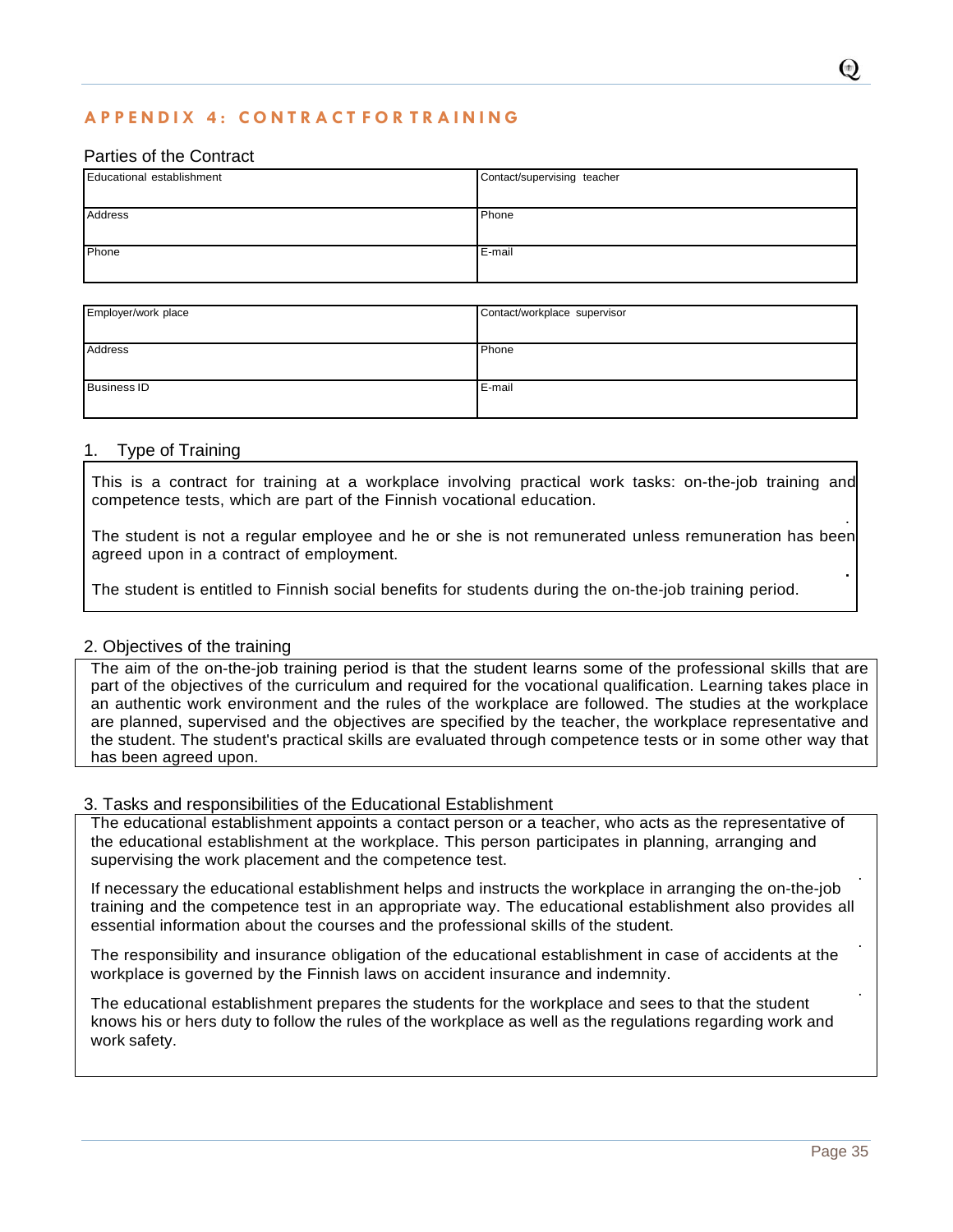#### 4. Tasks and responsibilities of the Company/ Workplace

During the on-the-job training period the workplace is responsible for the work safety and guidance of the student in accordance with national work safety legislation. The workplace is responsible for the protection of the student regardless of the fact that the student does not have a regular work contract with the employee. The workplace sees to that its employees are aware of the student's tasks and the contract that applies to the student's on-the-job training and competence test.

. The company appoints a contact/workplace supervisor who has sufficient skills to carry through the task and who will act as the company's representative during the planning, arranging, supervising, assessing and marking of the on-the-job training period and the competence tests. The workplace supervisor must ensure that the student is instructed and sufficiently acquainted with the safety regulations and methods.

The workplace informs the educational establishment about conditions and equipment connected to the work tasks and environment.

#### 5. Cooperation

If necessary, the contacts of the educational establishment and the company will agree upon specific details concerning the work placement and the competence test.

. The curriculum does not postulate that students perform particularly harmful tasks, such as solitary work if connected to obvious risks for accidents or violence.

. Without any delay the company will inform the educational establishment of any possible major changes in the student's tasks and working conditions, and the educational establishment immediately informs the company of possible changes in the curriculum.

#### 6. Remuneration

The employer cannot receive payment for the supervision of the on-the-job training period and Competence tests.

#### 7. Period of validity

| .20<br>$\Box$ The contract can be terminated with one month's notice.<br>The contract can be terminated without notice. |
|-------------------------------------------------------------------------------------------------------------------------|
|                                                                                                                         |

#### 8. Signatures

There are two copies of this contract, one for each party. A copy of the signed contract is given to the student.

| Place and date | The representative of the employer | The representative of the |
|----------------|------------------------------------|---------------------------|
|                |                                    | educational establishment |

 $\overline{\phantom{a}}$  , and the contribution of the contribution of the contribution of the contribution of the contribution of the contribution of the contribution of the contribution of the contribution of the contribution of the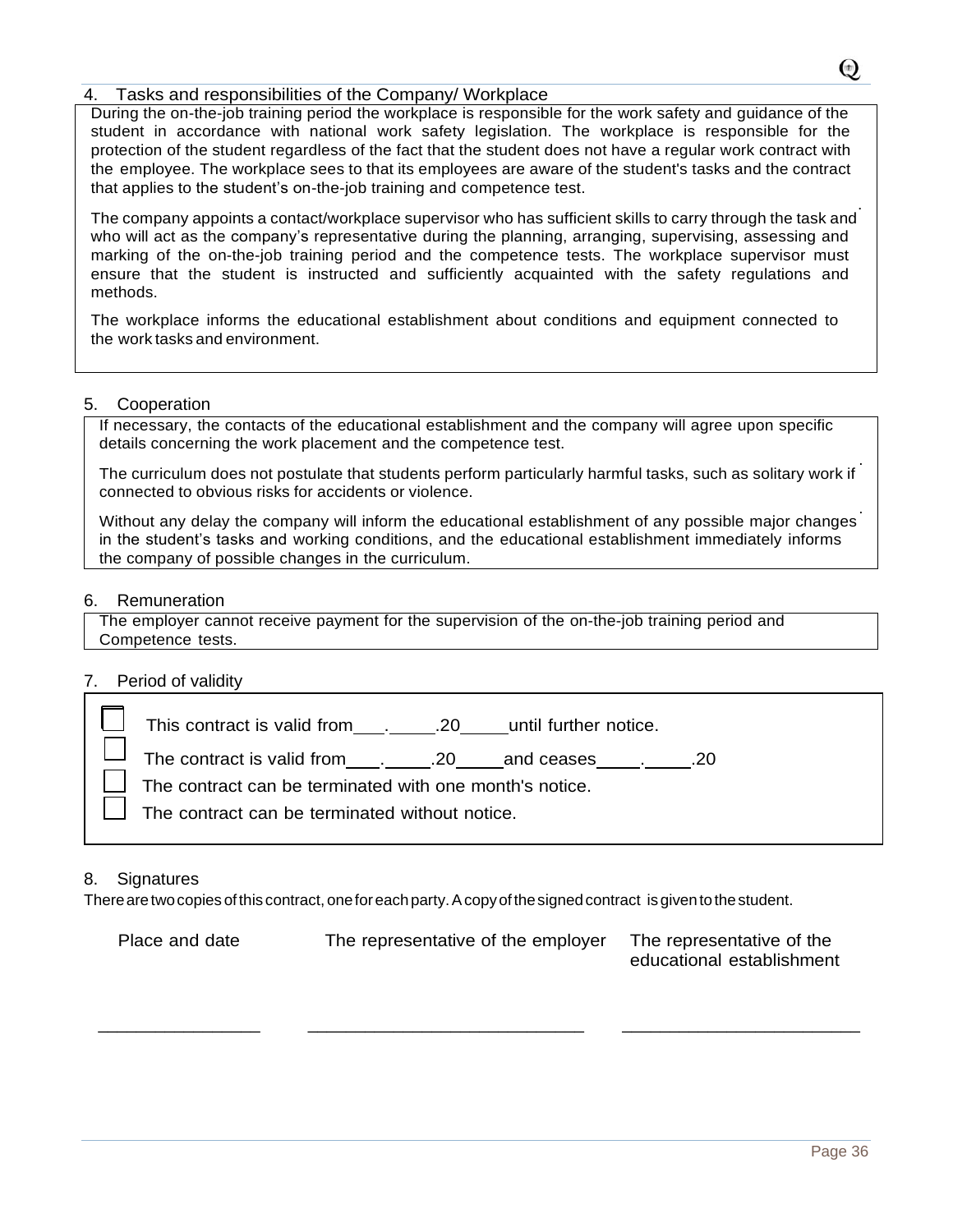#### **A P P E N D I X 5 : S T U D E N T S P L A N F O R O N T H E J O B L E A R N I N G**

| Name of student                          | Age | Tel.                 |
|------------------------------------------|-----|----------------------|
|                                          |     |                      |
| Address                                  |     | E-mail               |
|                                          |     |                      |
| Educational establishment<br>Address     |     | Invoicing address    |
|                                          |     |                      |
| Vocational upper secondary qualification |     | Studies started year |
| Study Programme/Specilization            |     | Qualification title  |
|                                          |     |                      |
| Course                                   |     |                      |
|                                          |     |                      |

# On the job learning

| Responsible teacher | Tel.                 | IE-mail |
|---------------------|----------------------|---------|
| Employer            | Workplace supervisor | IE-mail |
| Workplace/address   |                      | ⊤el.    |

#### Health & Safety

| Meals                                                         | <b>Travel arrangements</b>                             |                                                    |  |
|---------------------------------------------------------------|--------------------------------------------------------|----------------------------------------------------|--|
| Information on student's health status or functional capacity |                                                        |                                                    |  |
| Significant risks at work                                     |                                                        |                                                    |  |
| Safety measures                                               |                                                        |                                                    |  |
| Working clothes and safety equipment needed                   |                                                        |                                                    |  |
| These are provided by the<br>employer                         | These are provided by the<br>educational establishment | The student has his/her own<br>necessary equipment |  |
| Additional information                                        |                                                        |                                                    |  |

Axxell has a statutory accident insurance which is valid for students during the on-the-job learning period.

This insurance is also valid on the route to and from the work place.

. Axxell also has liability insurance for students during the on-the-job learning period. This insurance is valid